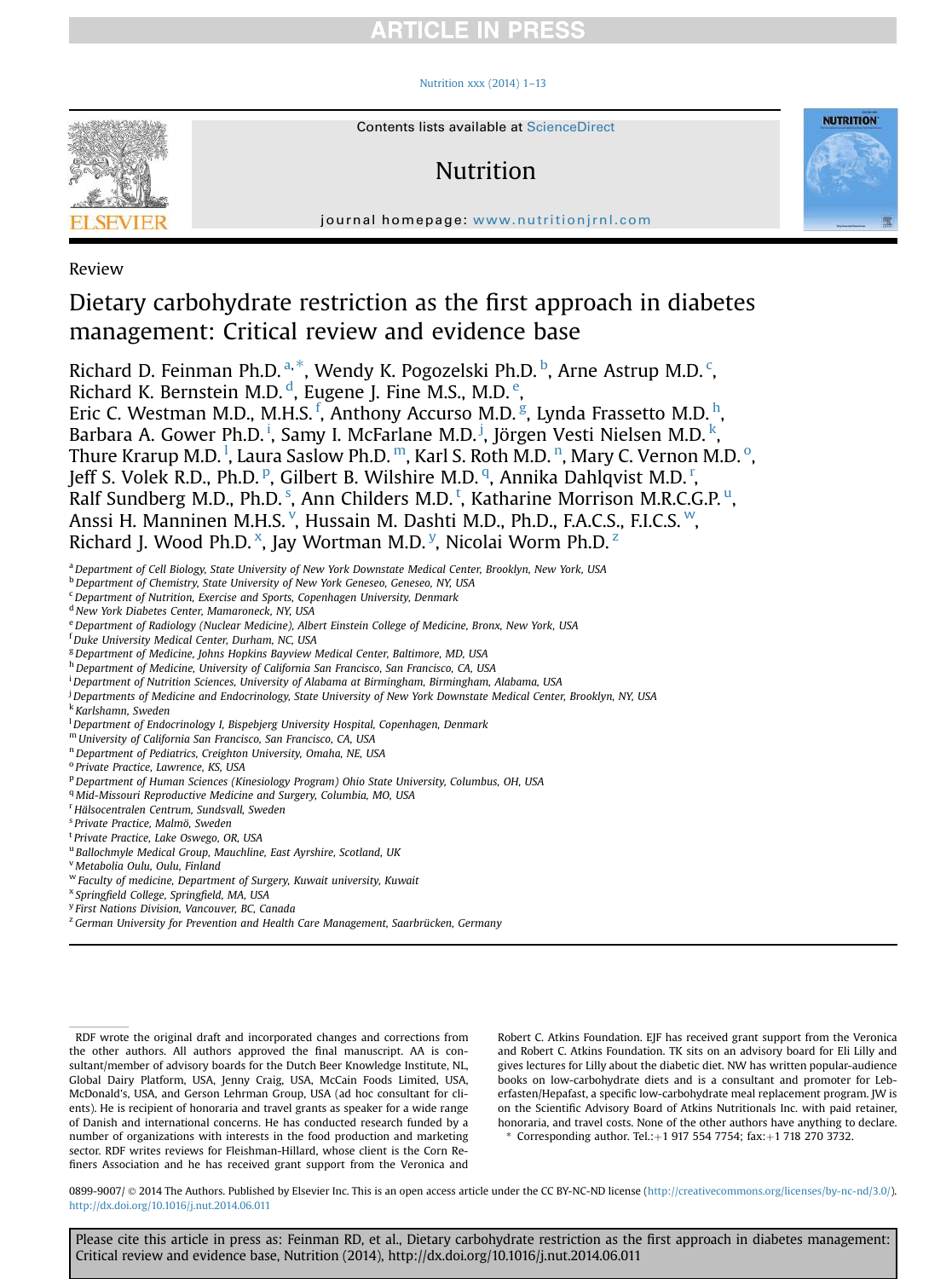#### article info

Article history: Received 18 April 2014 Accepted 28 June 2014

Keywords: Diabetes Carbohydrate Low-carbohydrate diet Ketogenic diet Triglyceride Hemoblobin  $A_{1c}$ 

### **ARTICLE IN PRESS**

2 R. D. Feinman et al. / Nutrition xxx (2014) 1–13

#### abstract

The inability of current recommendations to control the epidemic of diabetes, the specific failure of the prevailing low-fat diets to improve obesity, cardiovascular risk, or general health and the persistent reports of some serious side effects of commonly prescribed diabetic medications, in combination with the continued success of low-carbohydrate diets in the treatment of diabetes and metabolic syndrome without significant side effects, point to the need for a reappraisal of dietary guidelines. The benefits of carbohydrate restriction in diabetes are immediate and well documented. Concerns about the efficacy and safety are long term and conjectural rather than data driven. Dietary carbohydrate restriction reliably reduces high blood glucose, does not require weight loss (although is still best for weight loss), and leads to the reduction or elimination of medication. It has never shown side effects comparable with those seen in many drugs. Here we present 12 points of evidence supporting the use of low-carbohydrate diets as the first approach to treating type 2 diabetes and as the most effective adjunct to pharmacology in type 1. They represent the best-documented, least controversial results. The insistence on long-term randomized controlled trials as the only kind of data that will be accepted is without precedent in science. The seriousness of diabetes requires that we evaluate all of the evidence that is available. The 12 points are sufficiently compelling that we feel that the burden of proof rests with those who are opposed.

 2014 The Authors. Published by Elsevier Inc. This is an open access article under the CC BY-NC-ND license [\(http://creativecommons.org/licenses/by-nc-nd/3.0/](http://creativecommons.org/licenses/by-nc-nd/3.0/)).

"At the end of our clinic day, we go home thinking, "The clinical improvements are so large and obvious, why don't other doctors understand?" Carbohydrate restriction is easily grasped by patients: Because carbohydrates in the diet raise the blood glucose, and as diabetes is defined by high blood glucose, it makes sense to lower the carbohydrate in the diet. By reducing the carbohydrate in the diet, we have been able to taper patients off as much as 150 units of insulin per day in 8 d, with marked improvement in glycemic control—even normalization of glycemic parameters."

-Eric Westman, MD, MHS [\[1\].](#page-11-0)

#### Introduction

Reduction in dietary carbohydrate as a therapy for diabetes has a checkered history. Before and, to a large extent, after the discovery of insulin, it was the preferred therapeutic approach [\[2\].](#page-11-0) Only total reduction in energy intake was comparable as an effective dietary intervention. The rationale was that both type 1 and type 2 diabetes represent disruptions in carbohydrate metabolism. The most salient feature of both diseases is hyperglycemia and the intuitive idea that reducing carbohydrate would ameliorate this symptom is borne out by experiment with no significant exceptions. Two factors probably contributed to changes in the standard approach. The ascendancy of the low-fat paradigm meant that the fat that would replace the carbohydrate that was removed was now perceived as a greater threat, admittedly long term, than the immediate benefit from improvement in glycemia. The discovery of insulin may have also cast diabetes—at least type  $1$ —as a hormone-deficiency disease where insulin (or more recent drugs) were assumed to be a given and dietary considerations were secondary. For these and other reasons, dietary carbohydrate holds an ambiguous position as a therapy.

Although low-carbohydrate diets are still controversial, they have continued to demonstrate effectiveness with little risk and good compliance. At the same time, the general failure of the low-fat paradigm to meet expectations, coupled with continuing reports of side effects of different drugs, indicates a need for reevaluation of the role for reduction in carbohydrate. The current issue seems to be whether we must wait for a long-term randomized controlled trial (RCT) or whether we should evaluate all the relevant information. Practical considerations make it virtually impossible to fund a large study of nontraditional approaches. In any case, the idea that there is one kind of evidence to evaluate every scientific question is unknown in any science. Here we present 12 points of evidence supporting the use of low-carbohydrate diets as the first approach to treating type 2 diabetes and as the most effective adjunct to pharmacology in type 1. They are proposed as the most well-established, least controversial results. It is not known who decides what constitutes evidence-based medicine but we feel that these points are sufficiently strong that the burden of proof rests on critics. The points are, in any case, intended to serve as the basis for improved communication on this topic among researchers in the field, the medical community, and the organizations creating dietary guidelines. The severity of the diabetes epidemic warrants careful and renewed consideration of our assumptions about the diet for diabetes.

#### Definitions

A lack of agreed on definitions for low-carbohydrate diet has been a persistent barrier to communication. We propose the definitions in [Table 1](#page-2-0) to eliminate ambiguity. Each definition is based on use in multiple publications by those authors who have performed the experimental studies [3–[6\]](#page-11-0).

We recognize that levels of carbohydrate tolerance vary between individuals and even in one person over time. For example, a very low-carbohydrate ketogenic diet (VLCKD) is defined as comprised of 20 to 50 g/d carbohydrate, but because of individual variability, ketosis (blood ketone bodies >0.5 mM) may not occur.

#### 12 Points of evidence

Point 1. Hyperglycemia is the most salient feature of diabetes. Dietary carbohydrate restriction has the greatest effect on decreasing blood glucose levels

Both type 1 and type 2 diabetes are defects in the response to food, particularly to carbohydrates. The associated hyperglycemia is both the most characteristic symptom and the cause of downstream sequelae including insulin effects and generation of advanced glycation end products (AGEs). The most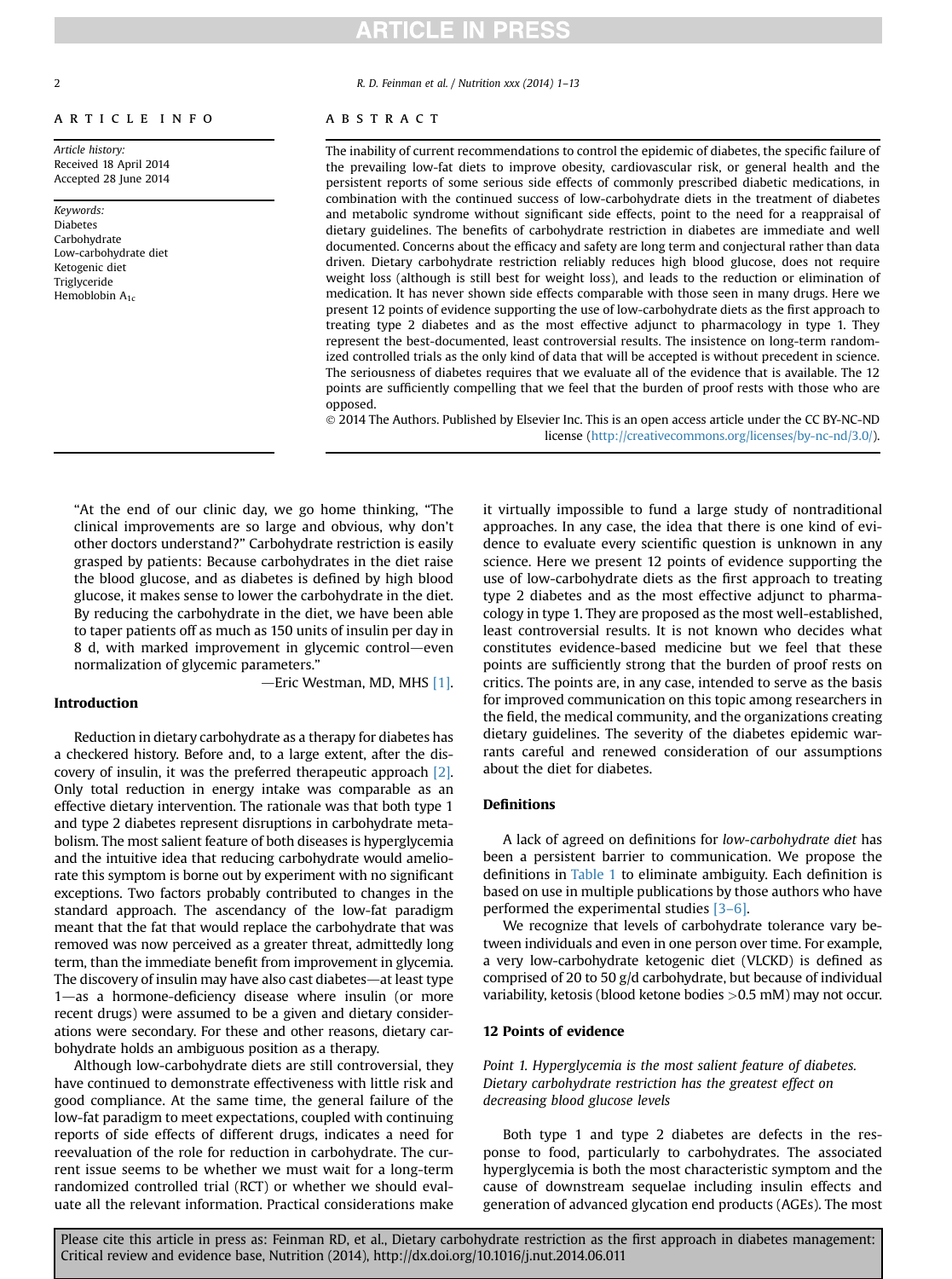#### R. D. Feinman et al. / Nutrition xxx (2014) 1–13 3

#### <span id="page-2-0"></span>Table 1

Suggested definitions for different Forms of low-carbohydrate diets\*

Very low-carbohydrate ketogenic diet (VLCKD) - Carbohydrate, 20–50 g/d or <10% of the 2000 kcal/d diet, whether or not ketosis occurs. Derived from levels of carbohydrate required to induce ketosis in most people. - Recommended early phase ("induction") of popular diets such as Atkins Diet or Protein Power. Low-carbohydrate diet: <130 g/d or <26% total energy - The ADA definition of 130 g/d as its recommended minimum. Moderate-Carbohydrate Diet: 26%–45% - Upper limit, approximate carbohydrate intake before the obesity epidemic (43%). High-Carbohydrate Diet: >45% - Recommended target on ADA websites.  $\bullet$  The 2010 Dietary Guidelines for Americans recommends 45%–65% carbohydrate. The average American diet is estimated to be  $\sim$ 49% carbohydrate. • Carbohydrate Consumption (NHANES) $\dagger$ : - Men • 1971–1974: 42% ( $\sim$  250 g for 2450 kcal/d)

• 1999–2000: 49% ( $\sim$ 330 g for 2600 kcal/d)

- Women
	- 1971–1974: 45% ( $\sim$  150 g for 1550 kcal/d)
- 1999–2000: 52% ( $\sim$ 230 g for 1900 kcal/d)

ADA, American Diabetes Association; NHANES, National Health and Nutrition Examination Survey

Derived from Accurso et al. [\[3\]](#page-11-0) and references therein.

NHANES is a series of studies conducted since 1960 that monitors >5000 people.

obvious glycation product, hemoglobin  $A_{1c}$  (Hb $A_{1c}$ ) is widely taken as diagnostic. Glycemic control remains the primary target of therapy in patients with type 1 and type 2 diabetes. It is universally accepted that dietary carbohydrate is the main dietary determinant of blood glucose [\[7\]](#page-11-0) and restriction shows the greatest reduction in postprandial and overall glucose concentrations as well as  $HbA_{1c}$  [\[3,6,8](#page-11-0)-14]. Whereas defects in repression of gluconeogenesis and glycogenolysis are the major causes of hyperglycemia [\[8,15\],](#page-11-0) carbohydrate is by far the greatest dietary contributor to blood sugar rises and, as expected, dietary carbohydrate restriction reliably reduces glucose profile.

Hussain et al. [14], for example, compared a VLCKD with a low-calorie diet over a 24-wk period in 102 diabetic and 261 nondiabetic individuals. As shown in Figure 1, blood glucose dropped more dramatically in the VLCKD group than in those given the low-calorie diet. In the patients with type 2 diabetes, however, after 24 wk, the average blood glucose level was approximately 1 mM lower than in the low-calorie diet group. More significantly, the VLCKD group approached normal blood sugar levels after 24 wk, whereas the low-calorie group's blood glucose concentration leveled out at 16 wk and remained elevated. In the normal patients, blood glucose was already at normal levels, and the VLCKD produced only a small effect.

The second panel in Figure 1 shows the effect of the two diets on  $HbA_{1c}$  levels. At 24 wk, patients with diabetes given the VLCKD achieved an  $HbA_{1c}$  of 6.2%, whereas the average  $HbA_{1c}$  in the low-calorie diet group remained  $>7.5%$ .

Point 2. During the epidemics of obesity and type 2 diabetes, caloric increases have been due almost entirely to increased carbohydrates

Data from the National Health and Nutrition Examination Surveys (NHANES) [\[16\]](#page-11-0) indicate a large increase in carbohydrates as the major contributor to caloric excess in the United States from 1974 to 2000 ([Fig. 2](#page-3-0)). From the time of the first NHANES study (1974) to the last (2000), dietary carbohydrate in men rose from 42% to 49% of calories. For women, carbohydrate rose from 45% to 52%. The absolute amount of fat decreased for men during this period and showed only a slight increase for women. The inset to the [Figure 2](#page-3-0) reveals the rise, during this period, of the incidence of type 2 diabetes to its current near epidemic proportions [\[17\].](#page-11-0) More recently, one study [\[18\]](#page-11-0) analyzed U.S. Department of Agriculture availability data and found that the absolute fat availability had increased slightly, but, as shown in the NHANES data  $[19]$ , the increase in carbohydrate was the predominant change.

These epidemiologic measurements are supported by biochemical mechanisms. Continued stimulation of insulin production can lead to an anabolic state that favors triglyceride (TG) synthesis over lipolysis and generation of TG-rich lipoproteins [\[5\]](#page-11-0).



Fig. 1. Effect of low-calorie versus low-carbohydrate ketogenic diet in type 2 diabetes. Redrawn from [\[14\].](#page-11-0) DM2, type 2 diabetes mellitus; VLCKD, very low-carbohydrate ketogenic diet.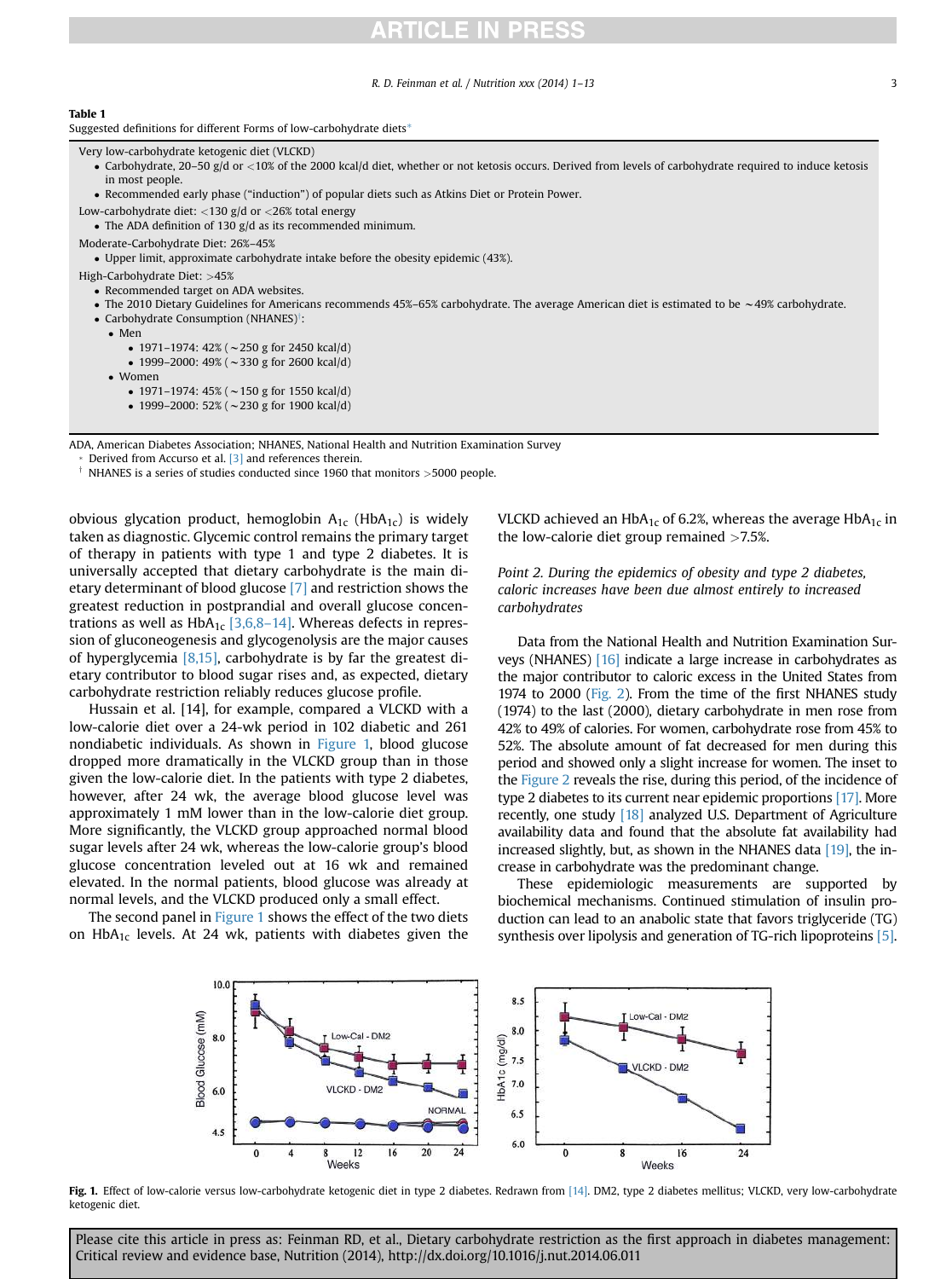<span id="page-3-0"></span>4 R. D. Feinman et al. / Nutrition xxx (2014) 1–13



Fig. 2. Macronutrient consumption during the epidemic of obesity and type 2 diabetes. Data from the National Health and Nutrition Examination Survey (NHANES) by year, and from Centers for Disease Control and Prevention [\[19\].](#page-11-0) Inset: Incidence of diabetes (millions of people with diabetes by indicated year). Data from [\[17\].](#page-11-0) CHO, carbohydrate; Prot, protein.

Additionally, accumulation of fat in the liver and, secondarily, in the pancreas, create self-reinforcing cycles that are believed to contribute to the onset of type 2 diabetes. Fatty liver leads to impaired fasting glucose metabolism and increased export of verylow-density lipoprotein (LDL)-TG, which, in turn, increases fat delivery to all tissues, including the insulin-producing pancreatic islets. These liver and pancreas cycles lead to steadily decreasing  $\beta$ cell function [\[20\]](#page-11-0). The hepatic lipogenesis transcriptional program is activated both directly and indirectly by carbohydrate ingestion. Sterol regulatory element-binding protein and carbohydrateresponsive element-binding protein are major transcriptional regulators that are activated by carbohydrate signal to stimulate de novo hepatic lipogenesis. Uncontrolled de novo lipogenesis causes hepatic steatosis, which is closely associated with the onset of obesity, insulin resistance, and type 2 diabetes [\[13\]](#page-11-0).

Whatever the extent to which the correlation between carbohydrate consumption and diabetes is causal, the lack of association between the levels of dietary fat and diabetes in humans is of real significance. A lack of association is generally considered strong evidence for a lack of causality.

#### Point 3. Benefits of dietary carbohydrate restriction do not require weight loss

As described in point 1, low-carbohydrate diets generally perform better than explicitly low-calorie diets but because such trials are frequently hypocaloric by design or, by virtue of the spontaneous reduction of intake, it is not always possible to exclude the direct effect of calorie restriction or indirect hormonal effects due to feedback from changes in the adipocytes. This is an important consideration in that it is well established that the symptoms of type 2 diabetes improve with weight loss. Insofar as the American Diabetes Association and other agencies recommend low-carbohydrate diets, it is usually solely for weight loss. Many people with type 2 diabetes, however, are not overweight and, conversely, many overweight people never develop type 2 diabetes. People with type 1 are not generally overweight although, at least anecdotally, the weight gain associated with insulin therapy may be a reason for poor compliance [\[21,22\]](#page-11-0). Additionally, several lines of investigation support the idea that weight loss is not required for improvement in glycemic control and other symptoms in diabetes.

A series of well-designed experiments have been carried out that demonstrated improvements in glycemic control and hormonal and lipid parameters under conditions where patients were maintained at constant weight [\[9-11\]](#page-11-0). The most effective, 20%, was the lowest level of carbohydrate studied, although still lower might have been more effective. Results from a recent study [\[9\]](#page-11-0) are shown in [Figure 3.](#page-4-0) Although the experimental protocol, described by the authors as a low-bioavailable glucose (30% of energy) diet, did not conform to the definitions in [Table 1,](#page-2-0) they indicate that improvement in glycemic control is possible without weight loss, even with only slightly lower carbohydrate. Studies in which weight is lost and glycemic control is attained do not show any correlation between the two outcomes ([Fig. 4](#page-5-0)B). Given the difficulties that most people have losing weight, this factor alone provides an obvious advantage to low-carbohydrate diets.

### Point 4. Although weight loss is not required for benefit, no dietary intervention is better than carbohydrate restriction for weight loss

The previous point emphasizes that low-carbohydrate diets provide benefit in the absence of weight loss. Nonetheless, such diets consistently outperform low-fat diets for whatever time period they are compared and frequently show dramatically better results. [Figure 4](#page-5-0) shows two examples in people with diabetes. One study [\[23\]](#page-11-0) randomly allocated 26 people to either a lowcarbohydrate diet (40 g/d carbohydrate) or a "healthy-eating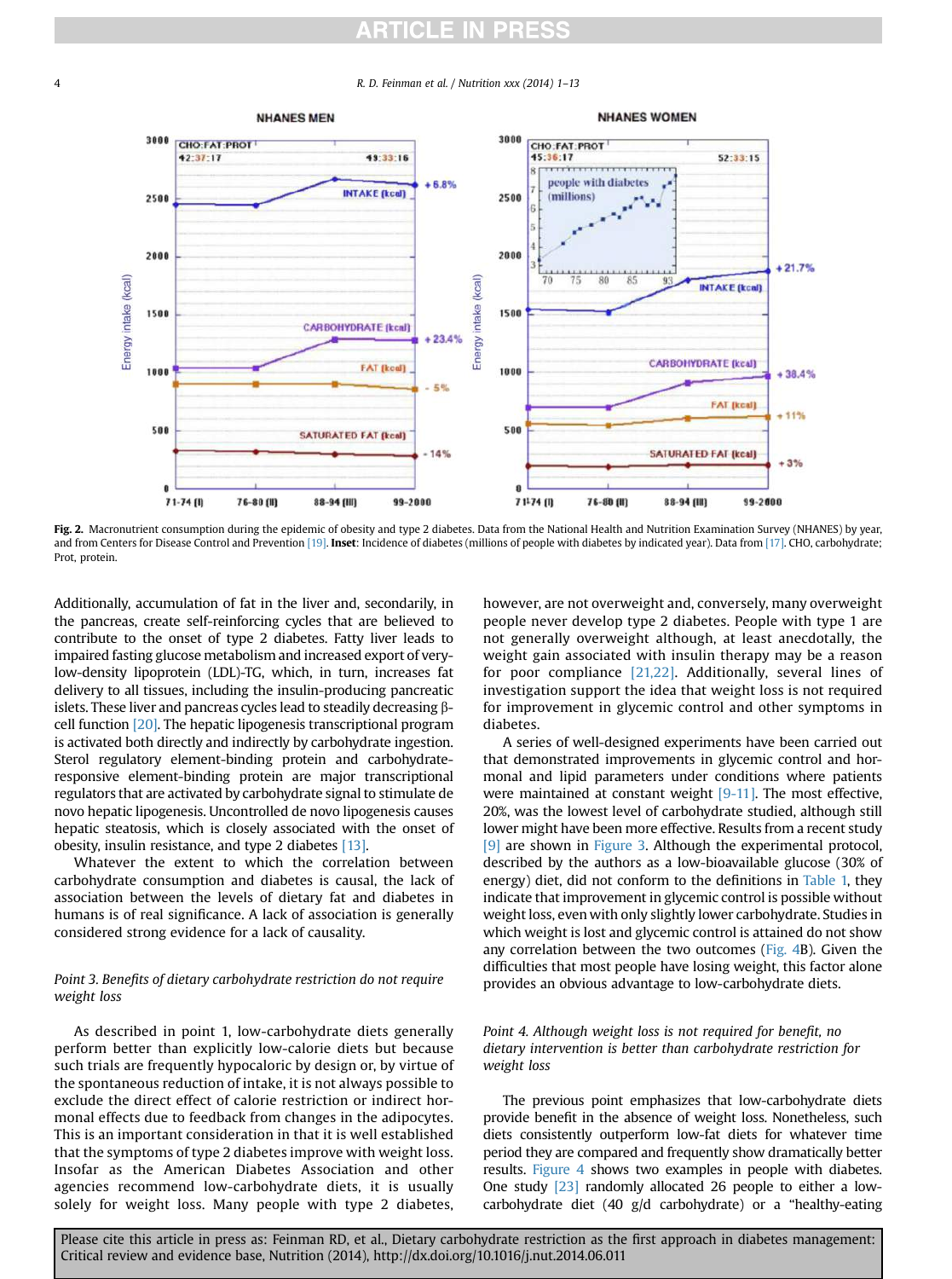R. D. Feinman et al. / Nutrition xxx (2014) 1–13 5

<span id="page-4-0"></span>

Fig. 3. Twenty-four h glucose responses at baseline and after at 10 wk on a weight-maintaining low-bioavailable glucose diet (LoBAG<sub>30</sub>) for eight individuals. Time of ingestion of breakfast (B), lunch (L), dinner (D), and snack (S) as indicated. Redrawn from reference [\[9\]](#page-11-0).

diet" following Diabetes UK nutritional recommendations for 3 mo. Thirteen people with type 2 diabetes and 13 controls without diabetes were included. Weight loss was greater in the lowcarbohydrate arm (6.9 versus 2.1 kg). Most important, the study reported individual responses, which are shown in [Figure 4](#page-5-0)A. Almost all participants in the low-carbohydrate arm were successful at a loss of 2 kg as an arbitrary cutoff mark, whereas only about half of the "healthy diet" group reached this mark.

[Figure 4](#page-5-0)B compares weight loss on a VLCKD compared with a low-fat diet. Three things are notable in this figure. First, weight loss is better on the VLCKD than the low-fat diet: Inspection of points along the x-axis shows that 70% of the low-fat individuals lost <8 kg (right side of vertical dotted line), whereas 80% of the VLCKD participants lost more than this amount, and along the yaxis, more than one-third of the low-fat individuals increased levels of glycated hemoglobin and only about 10% of the VLCKD did. Finally, as pointed out previously, again by inspection, there is little correlation between the two parameters.

Low-fat diets have in fact, shown very poor results, in the long term, for weight loss in nondiabetic individuals. The Women's Health Initiative (WHI) is the most recent example. In the study [\[24\],](#page-11-0) diet performance in 48,000 postmenopausal women was compared with usual behavior. The low-fat intervention group was encouraged to consume a 20% fat diet, rich in fruits, vegetables, and grains. Modest weight loss (average 2.2 kg) occurred in the first year. By the end of the intervention, this weight had been regained. The authors made the very modest statement: "A low-fat eating pattern does not result in weight gain in postmenopausal women." An editorial response to this study published in JAMA, stated: "despite some successes, overall the low-fat dietary approach has been a failure with the US public, which is in desperate need of effective obesity treatment and prevention strategies" [\[25\].](#page-11-0) The WHI was also distinguished by a failure to show any benefit in the prevention of diabetes or cardiovascular disease [\[24,26,27\]](#page-11-0).

It should also be emphasized that popular implementations of low-carbohydrate diets like the Atkins diet [\[28,29\]](#page-11-0) or Protein Power [\[30\]](#page-11-0) put no formal limit on caloric consumption on the assumption that the greater satiety of protein and fat will provide control of intake. As a result, it has been traditional to carry out comparisons in which low-carbohydrate diets are ad libitum, whereas the control diets, usually low-fat, are explicitly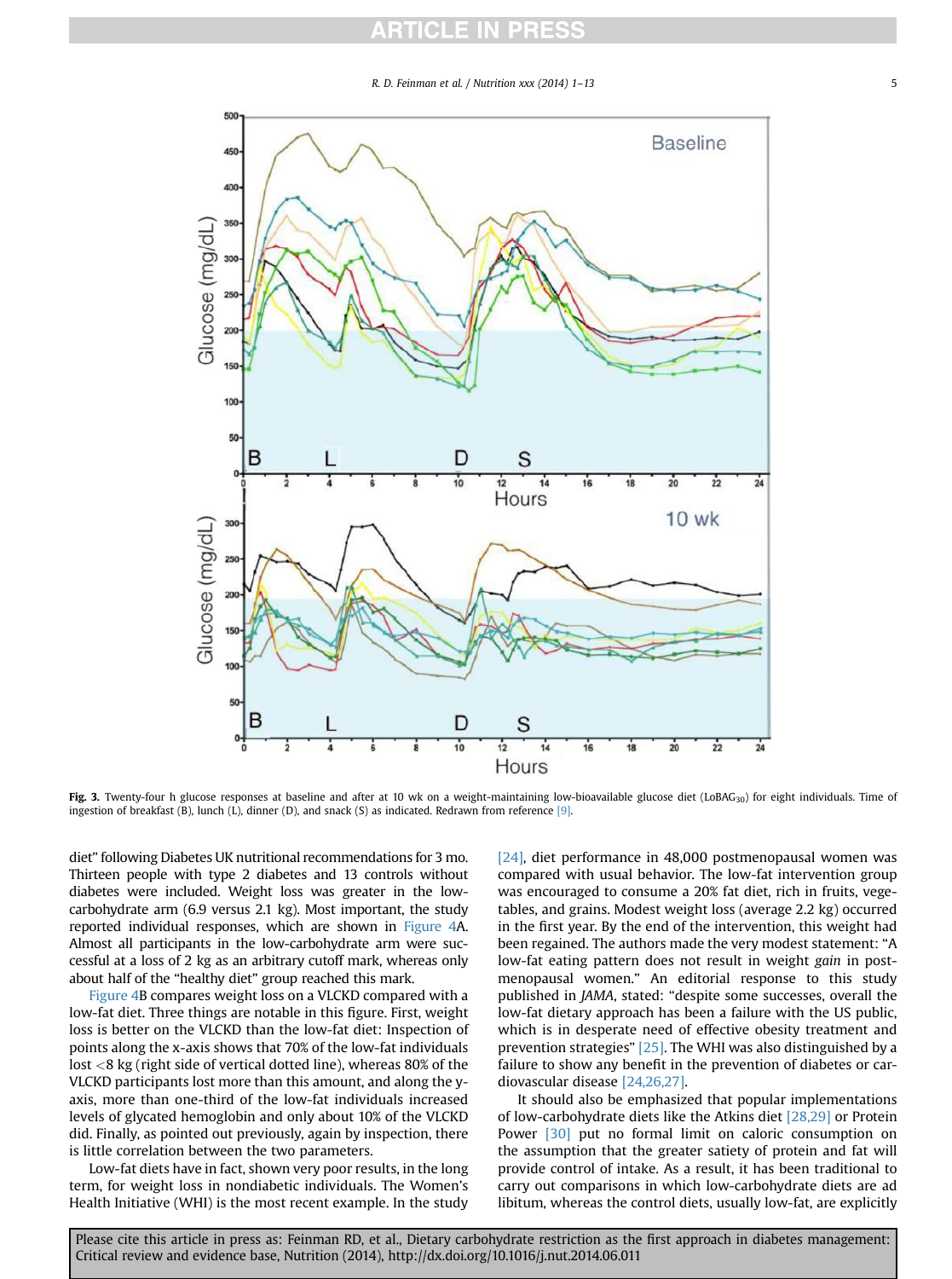<span id="page-5-0"></span>6 R. D. Feinman et al. / Nutrition xxx (2014) 1–13



Fig. 4. Effect of diet on weight loss in people with type 2 diabetes. (A) Data from Dyson et al. [\[23\]](#page-11-0) comparing a low-carbohydrate diet with the "healthy-eating diet" of the Diabetes UK agency. (B) Comparison of weight loss and changes in glycated hemoglobin. Very low-carbohydrate ketogenic diet (red triangles) is compared with a lowglycemic index diet (blue squares). Data from [\[6\]](#page-11-0).

restricted in calories [\[31,32\].](#page-11-0) That the low-carbohydrate diets usually do better under these conditions supports the idea of implicit control of total intake and has to be considered a clear benefit for this approach to weight loss.

#### Point 5. Adherence to low-carbohydrate diets in people with type 2 diabetes is at least as good as adherence to any other dietary interventions and is frequently significantly better.

Adherence to low-carbohydrate diets, as formally measured in clinical trials, is usually equal to or better than other diets containing the same number of calories and is comparable with



Fig. 5. Comparison of percent completion of diet studies. Each point represents a comparison from one of 19 studies. Low-carbohydrate values on the horizontal axis. Low-fat values on vertical axis. Data from [\[33\]](#page-11-0) which contains references to individual studies.

that for many pharmacologic interventions. A comparison of the number of completers of carbohydrate-restricted vs fatrestricted diets in 19 studies (Fig. 5) showed similar behaviors for the two regimes. If anything, adherence was better on the lowcarbohydrate arms [\[33\].](#page-11-0) Comparable responses have been reported elsewhere [\[34\]](#page-11-0). Positive results are usually attributed to the effect of carbohydrate restriction on satiety and appetite suppression due to behavioral effects or hormones. In a study of The Active Low-Carber Forum, an online discussion group with >150,000 members, a common assertion was that a lowcarbohydrate regimen provides the greatest degree of satisfaction [\[35\]](#page-11-0). Protein and fat are known to induce satiety and to reduce hunger-inducing blood sugar swings, likely via modulation of insulin-mediated and signaling pathways that send orexigenic signals to the brain. Additionally, patients who are on insulin or insulin secretagogues are able to reduce their doses on carbohydrate-restricted diets and find they are less likely to need to "feed" their insulin. As noted previously, in many studies, the low-carbohydrate group is allowed unlimited access to food as long as carbohydrate is reduced, whereas the low-fat control is explicitly constrained to reduction in calories, an obvious benefit for compliance. In this sense, compliance is tied to the features of the diet but encouragement by peers and health providers is a major factor.

#### Point 6. Replacement of carbohydrate with protein is generally beneficial

In practice, reduced-carbohydrate diets are not generally high-protein diets except in comparison with low levels recommended in high-carbohydrate diets. It is also generally recommended that carbohydrate is replaced by fat. However, a large number of RCTs have compared higher-protein, lowercarbohydrate diets (HPLCDs) with low-fat diets, and a number of systematic reviews and meta-analyses have assessed efficacy and short-term safety. These analyses have found that HPLCDs have a more favorable effect on weight loss, body composition, resting metabolic rate, and cardiovascular risk than fat-reduced diets. One meta-analysis included 23 RCTs involving 1141 obese nondiabetic participants who were reported in the literature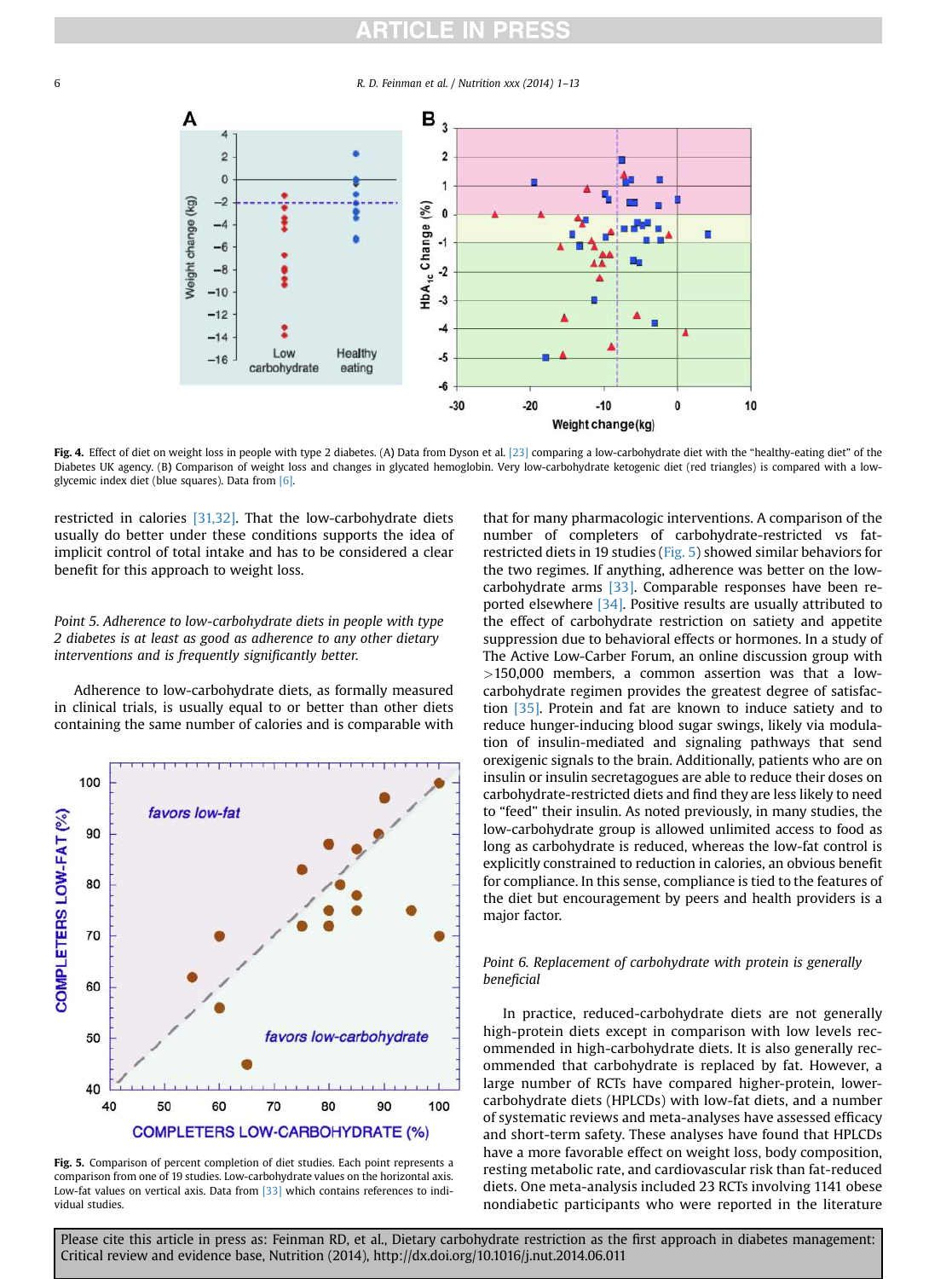R. D. Feinman et al. / Nutrition xxx (2014) 1–13 7

<span id="page-6-0"></span>

Fig. 6. Hazard ratios and 95% confidence intervals for coronary events and deaths in the different studies in a meta-analysis. Each line indicates a different cohort study with either men (M) or women (W). Individual studies are indicated in the original meta-analysis [\[53\].](#page-12-0) Red is increased risk by substitution for SFAs. Green indicates lower risk if SFA is substituted by indicated nutrient. Figure modified from [\[53\]](#page-12-0). Used with permission. CHO, carbohydrate; PUFA, polyunsaturated fatty acid; SFA, saturated fatty acid.

to be on a "low-carb" diet, regardless of the actual diet composition or degree of carbohydrate restriction [\[36\]](#page-11-0). Withingroup changes, as opposed to comparisons with low-fat or other control diets, were measured. The lower carbohydrate diets were associated with significant decreases in body weight, body mass index, TG levels, and blood pressure; additionally, they showed improvement in several other metabolic and lipid indicators.

A meta-regression of RCTs was used to determine the comparative effects of protein and carbohydrate during energy restriction [\[37\]](#page-11-0). The study examined 87 trials with 165 intervention groups, comparing diets providing at least 1000 kcal/ d (4200 kJ/d). Diets that provided  $\langle$ 35% to 41% of energy from carbohydrate were associated with a 1.7 kg greater weight loss, a 0.7 kg greater loss of fat-free mass, and a 2 kg greater loss of fat mass than diets with a higher percentage of energy from carbohydrate. In studies lasting >12 wk, the effects were increased to 6.6 kg weight loss and 5.6 kg greater fat loss. Protein intakes  $>1.05$  g/kg were associated with 0.60 kg additional fat-free mass retention compared with diets with protein intakes  $<$  1.05 g/kg. In studies with duration  $>12$  wk, this difference increased to 1.2 kg. It has been concluded that HPLCDs favorably affect body mass and composition independent of energy intake which, in part, supports the proposed metabolic advantage of these diets [\[38,39\]](#page-11-0).

#### Point 7. Dietary total and saturated fat do not correlate with risk for cardiovascular disease

Several large and expensive clinical studies have been carried out since the so-called diet–heart hypothesis was framed in the

middle of the 20th century  $[40,41]$ . From the original Framingham study  $[42]$  to the WHI  $[26]$ , as well as more than a dozen additional studies, have failed to show an association between dietary lipids and risk for cardiovascular disease (CVD). There is now a large volume of literature of both scientific papers [\[43](#page-11-0)–47] and popular books  $[48-51]$  $[48-51]$  documenting the failure of attempts to support the diet–heart hypothesis. Few rebuttals have been offered [\[52\]](#page-12-0). The very strong recommendations from health agencies predicted that none of these trials should fail. In fact, almost all of them have failed.

Three additional recent meta-analyses should help settle the question of a causal link between dietary lipid and CVD [53–[55\]](#page-12-0). Follow-up results were pooled from 11 major cohort studies that followed the replacement of saturated fatty acids (SFAs) with either polyunsaturated fatty acids (PUFA; Fig. 6A, B) or carbohydrate [\[53\]](#page-12-0).

The effect of replacing 5% of energy intake from SFA is shown in Figure 6 [\[53\]](#page-12-0). Conclusions from the individual primary studies are compelling. Almost all of the studies show no effect of replacement of SFA with either carbohydrate or PUFA. The statistical rule is that if the 95% confidence interval (CI) crosses 1, there is no difference. The shaded areas in Figure 6, meant to represent the differences between the pooled data, are very small. More important, in our view, the statistical analysis is inappropriate. Meta-analyses are appropriate for small underpowered studies where there is a chance that combining them may point to some unappreciated correlation. Figure 6, however, collates large-scale, well-controlled studies that individually showed no effect. It is questionable whether any statistical method will allow one to average studies that have not shown a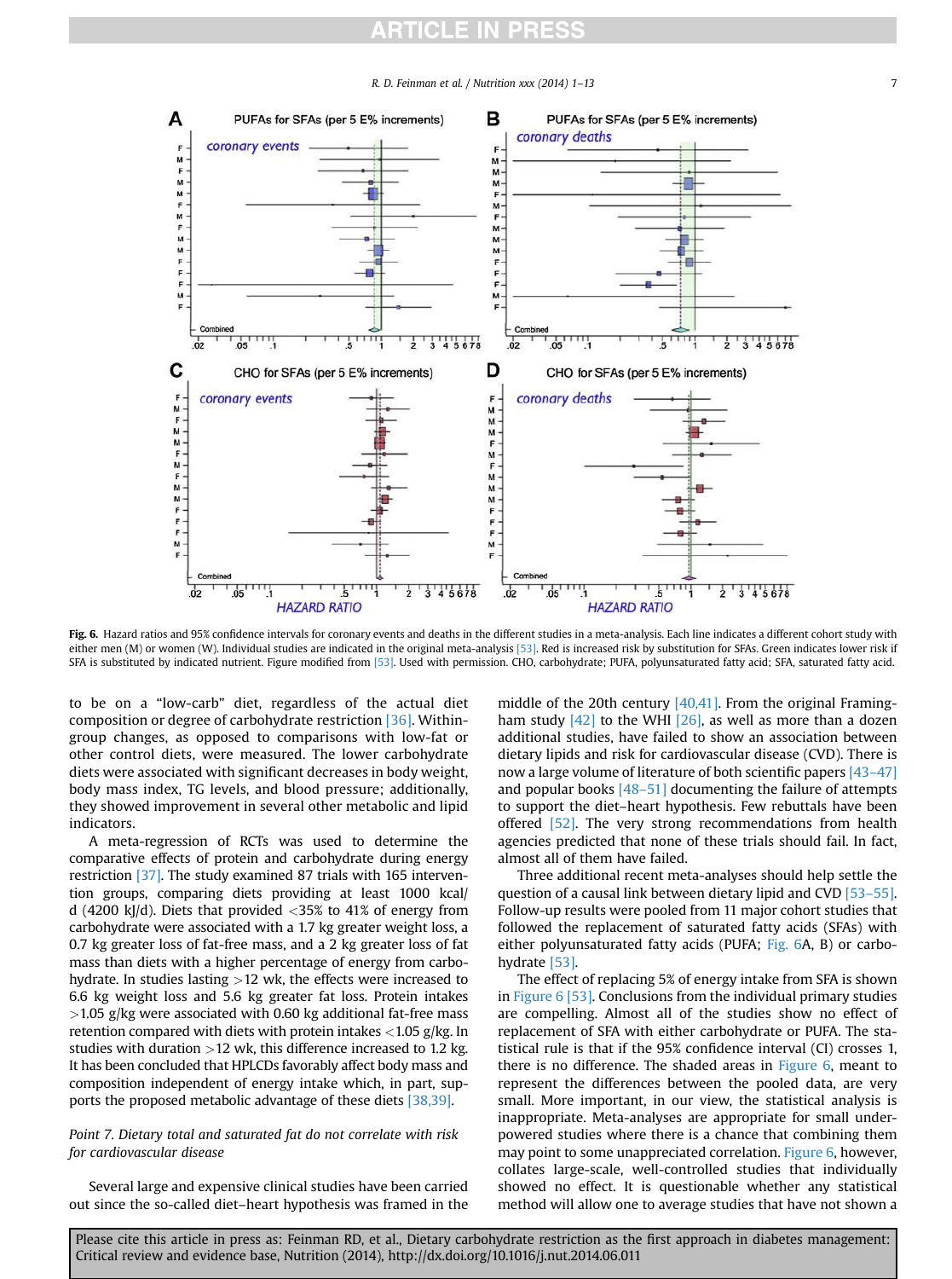<span id="page-7-0"></span>

Fig. 7. Lack of association between dietary and plasma TG SFAs. In the green area, an increase in dietary SFA is associated with a reduction in SFA in the TG fraction in plasma. In the pink area, SFA inncreases even though dietary SFA is reduced. Data from [\[61\]](#page-12-0). LFD, low-fat diet; SFA, saturated fatty acid; TG, triglyceride; VLCKD, very low-carbohydrate ketogenic diet.

statistical association and come up with a meaningful correlation. Even taking previous conclusions [\[53\]](#page-12-0) at face value, the calculated hazard ratios increased when SFAs were replaced with carbohydrate and the study reported a "modest significant direct association between carbohydrates and coronary events." A similar analysis concluded that "replacing SFA with CHO [carbohydrate] has no benefits" [\[54\],](#page-12-0) and others similarly concluded, "A metaanalysis of prospective epidemiologic studies showed that there is no significant evidence for concluding that dietary saturated fat is associated with an increased risk of CHD or CVD" [\[43,44\]](#page-11-0)

In the end, the fact that so fewindividual studies found any effect is what is striking. None of the 15 studies on replacing saturated fat with carbohydrate showed any effect on coronary events and only two found a statistical effect on coronary deaths. Indeed, one of the few studies widely quoted as showing an effect of SFA is the Finnish Mental Hospital Study whose scientific limitations have been extensively analyzed  $[56]$ , including the observation that many changes could be attributed to differences in antipsychotic medications. Looking at the studies in Jakobsen's analysis [\(Fig. 6\)](#page-6-0), and the fact that some of these studies date from >20 y ago, it seems reasonable to conclude that if there is any risk in replacing carbohydrate with SFAs, it is still conjectural and long term and should not override the established and immediate benefit of the replacement.

#### Point 8. Plasma saturated fatty acids are controlled by dietary carbohydrate more than by dietary lipids

Despite the failure to establish real risk in point 8, a significant barrier to implementation of carbohydrate restriction as a therapy in diabetes remains the traditional fear of the effect on blood lipids and, for example, the tendency of dietary SFA to raise blood total cholesterol [\[52,57\].](#page-12-0) The rationale for this concern followed from the idea that because dietary SFA raised cholesterol and plasma cholesterol was correlated with CVD  $[58]$ , it was assumed that dietary SFA would cause heart disease. The fallacy is that the data were statistical and, to show cause, one had to show that the people whose cholesterol was raised by SFA were the same people whose cholesterol predicted CVD. In other words, it is necessary to show a direct effect of dietary SFA on CVD. The previous point emphasized that this has been impossible to do. Dietary SFA does not correlate with CVD. On the other hand, it is increasingly understood that plasma SFAs are associated with increased risk for CVD and insulin resistance [\[59\].](#page-12-0) in humans, plasma SFAs do not correlate with dietary saturated fat but, rather, are more dependent on dietary carbohydrates [\[5,60](#page-11-0)–62]. Elevated SFAs arise from increased production of TG-containing lipoproteins, reduced clearance, and the effect of dietary carbohydrate on de novo fatty acid synthesis. In one study 40 patients diagnosed with metabolic syndrome were treated with either a low-fat diet or a VLCKD. The VLCKD group showed reduced plasma SFA levels compared with the low-fat group, despite having consumed a threefold higher intake of dietary saturated fat compared with the low-fat group. Figure 7 shows that a low-carbohydrate diet was more likely to reduce SFA in plasma TG fraction than a low-fat diet. It should be mentioned, however, that an increase in dietary saturated fat is not a necessary feature of a carbohydrate-restricted diet.

A further ambiguity in the literature arises from extrapolation of rodent data. In some mouse models, dietary saturated fat is



Fig. 8. Dependence of risk for myocardial infarction and microvascular end points on hemoglobin  $A_{1c}$ . Data adjusted for age at diagnosis of diabetes, sex, ethnic group, smoking, presence of albuminuria, systolic blood pressure, high- and low-density lipoprotein cholesterol, and triglycerides. Modified from [65–[67\].](#page-12-0) Used with permission. Hemoglobin (Hb).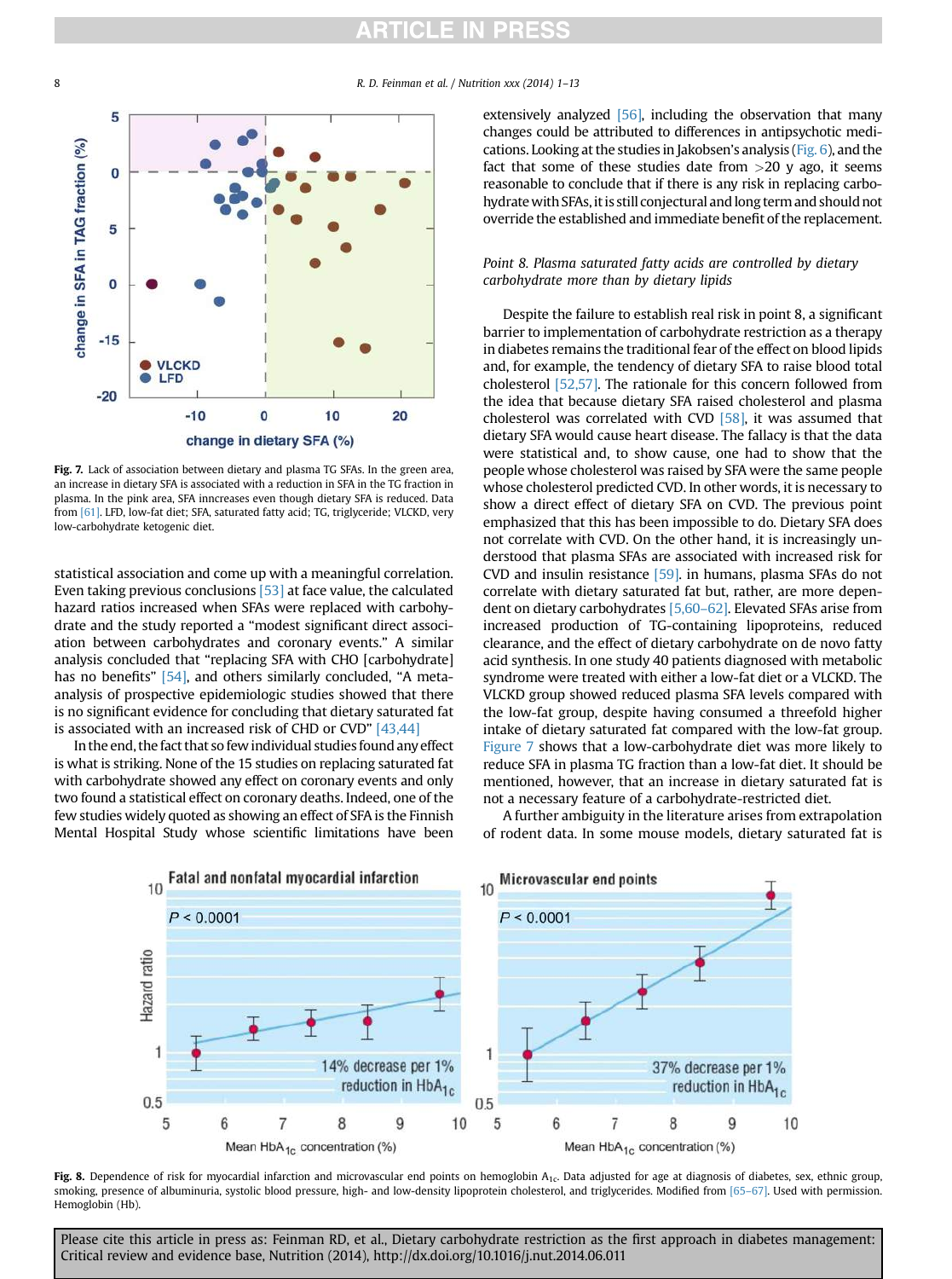

Fig. 9. Comparison of low-glycemic index diet with high-cereal diet, and of lowglycemic index diet with low-carbohydrate diet. Data from  $[6,70]$ . Redrawn from [\[75\].](#page-12-0) CHO, carbohydrate; GI, glycemic index; HDL, high-density lipoprotein; LDL, low-density lipoprotein; TG, triglyceride; Total-C, total cholesterol.

correlated with plasma saturated fat but this result is not seen in humans [\[63\]](#page-12-0). Some, although not all, studies in rodents consistently show negative effects of high-fat diets on obesity and insulin resistance, in some cases, even in the absence of carbohydrate  $[64]$ . These outcomes are not seen in humans and one should be circumspect about generalizing results to a human population. Among other species differences, some common mouse lines are more resistant to nutritional ketosis.

### Point 9. The best predictor of microvascular and, to a lesser extent, macrovascular complications in patients with type 2 diabetes, is glycemic control (HbA $_{1c}$ )

The results in point 7, that dietary SFA does not correlate with CVD, did not specifically include individuals with diabetes. It is known that patients with both type 1 and type 2 diabetes are at increased risk for CVD. The United Kingdom Prospective Diabetes Study (UKPDS), described next, addresses the question of the relation between diabetes and CVD.

The UKPDS studied the incidence of macrovascular or macrovascular complications in a population of 5102 patients with newly diagnosed type 2 diabetes in 23 centers in the United Kingdom between 1977 and 1991  $[65-67]$  $[65-67]$ . The study found that the key controlling variable was  $HbA_{1c}$ . As  $HbA_{1c}$  increased, there was a corresponding increase in fatal and nonfatal myocardial infarction (MI) events. There was a 14% decrease in MI for every 1% reduction in  $HbA_{1c}$ . The right panel in [Figure 8](#page-7-0) shows results for microvascular end points. There was a dramatic 37% decrease in these end points for microvascular risk for each 1% reduction in  $HbA_{1c}$ . It is important to consider that the authors found that no specific thresholds of glycemia were found. Risk appeared to increase for any  $HbA_{1c}$  above normal, taken in this study as 6%. Other studies had similarly failed to identify any threshold effect of plasma glucose effects on cardiovascular outcome  $[68]$ . The results are critical as a clear demonstration that the increased risk for CVD in people with diabetes is the diabetes itself as indicated by  $HbA<sub>1c</sub>$ . Point 1 emphasized that  $HbA_{1c}$  is reliably reduced by low-carbohydrate diets. The alternative, cited by the authors, of "adding insulin to improve the relatively modest reduction in glycaemia achieved with oral hypoglycaemic treatments can be constrained by reluctance from patients and providers because, in part, of side effects such as weight gain."

Point 10. Dietary carbohydrate restriction is the most effective method (other than starvation) of reducing serum TGs and increasing high-density lipoprotein

Carbohydrate restriction is the single most effective intervention for reducing all of the features of metabolic syndrome [\[5,62,](#page-11-0) [69\].](#page-11-0) Figure 9 shows the results from a study comparing a low glycemic index (low-GI diet) with a standard high-cereal diet in 210 people with type 2 diabetes  $[70]$ . Results show a 1.7 mg/dL increase in high-density lipoprotein (HDL) levels for the low-GI diet compared with a 0.2 mg/dL decrease for the high-cereal diet. Coincidentally, at almost the same time, another study  $[6]$ carried out a comparison, under very similar conditions, of a low-GI diet with a VLCKD (<20 g/d carbohydrate). The difference in outcomes between these two groups is striking. Figure 9 shows the results of a study in 84 obese type 2 diabetics in comparison with the results from a high-cereal/low-GI study that stands as the single most telling indication of the potential for carbohydrate restriction in diabetes. The low-carbohydrate diet (reddish bar) shows the greatest decrease in TG, as well as decrease in weight,  $HbA<sub>1c</sub>$  and glucose and a greater increase in HDL.

Total and/or LDL cholesterol are the most commonly assessed lipid markers for CVD risk despite the general recognition that they are not good predictors. Several other parameters have been shown to provide stronger evidence of risk and these tend to be reliably improved by dietary carbohydrate restriction. These include apolipoprotein (apo) B [\[71\],](#page-12-0) ratio of total cholesterol to HDL, higher populations of the smaller dense LDL known as pattern B [\[72,73\],](#page-12-0) as well as the ratio of apoB to apoA1. The ratio of TG to HDL, which is also improved more by carbohydrate restriction is taken as a correlate of the smaller dense LDL, which is not routinely measured [\[74\].](#page-12-0)

Despite their routine measurement, a number of studies have failed to support any connection between LDL cholesterol lowering and improved mortality. During the first 14 y of the Framingham study, for every 1 mg/dL per year drop in cholesterol levels there was a 14% increase in cardiovascular death and an 11% increase in overall mortality [\[68\].](#page-12-0) Similar increase in mortality following a drop in cholesterol was seen in other studies [\[76,77\]](#page-12-0).

In our view, Figure 9 in combination with [Figure 3](#page-4-0) tells the whole story on dietary interventions in type 2 diabetes. The important point is that there is nothing in these studies that suggests that there is any long-term harm as long as the protocol is followed. One cannot start from the possibility of risk. In shortterm comparisons, it is the diet that does poorly that is of concern in the long run. As in point 5, adherence is at least as good on a low-carbohydrate regimen as any other dietary protocol or even some pharmacologic interventions. Common sense dictates that the two most important factors in adherence are efficacy—people will stay on a diet that works—and encouragement from the health provider. The first of these is a feature of the diet. The second, again, is up to the health provider.

### Point 11. Patients with type 2 diabetes on carbohydrate-restricted diets reduce and frequently eliminate medication. People with type 1 usually require lower insulin

Dietary carbohydrate restriction, because of its increased effectiveness in glycemic control, frequently leads to reduction and often complete elimination of medication in type 2 diabetes.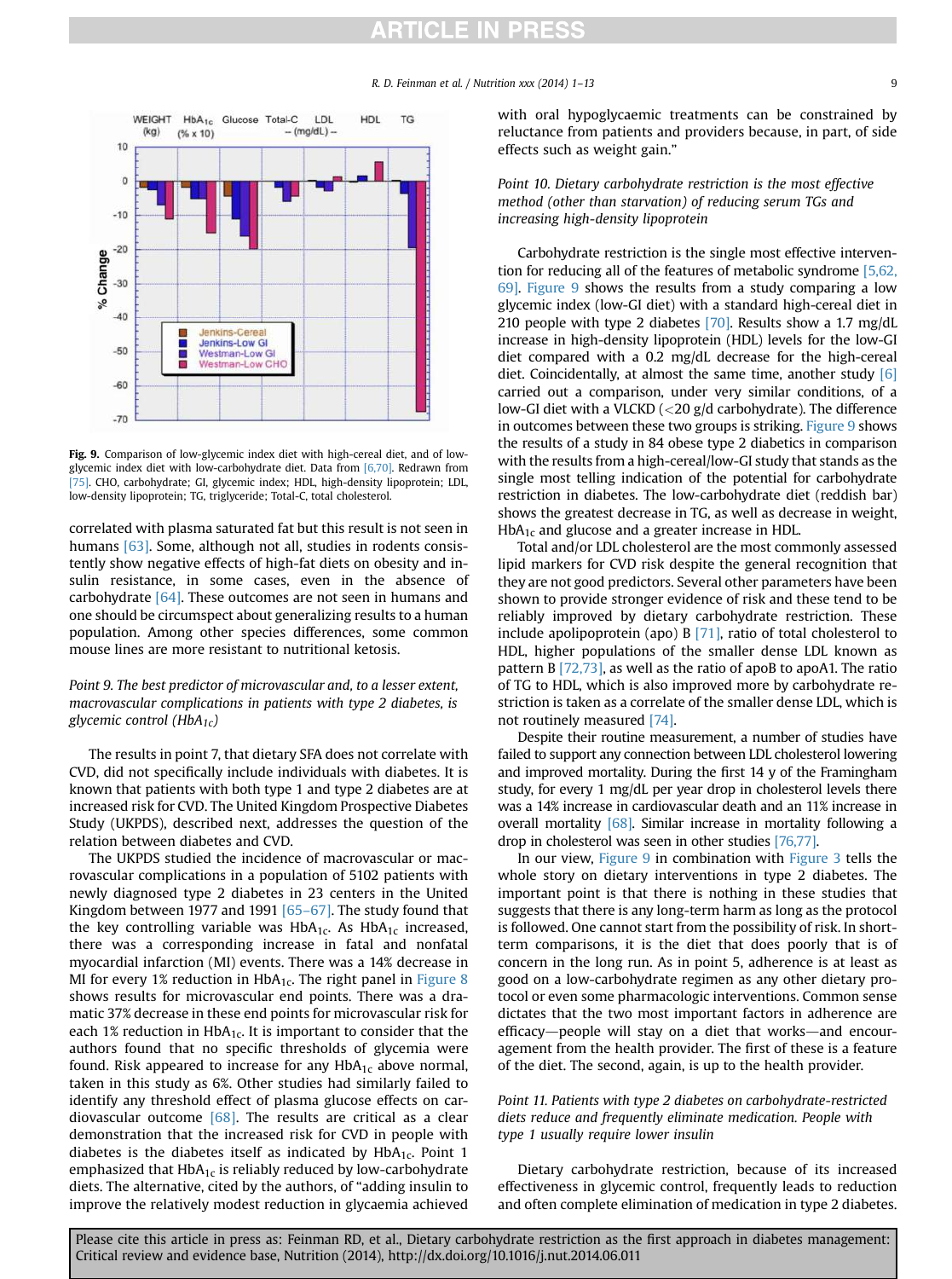10 R. D. Feinman et al. / Nutrition xxx (2014) 1–13

Similarly, patients with type 1 typically require less medication on low-carbohydrate diets [\[78,79\]](#page-12-0). In both cases, carbohydrate restriction reduces the number and severity of hyperglycemic and hypoglycemic episodes. For people with type 1 diabetes, decreasing the amount of carbohydrates in a meal reduces error in determining insulin needs to match it.

Reduction of medication concomitant with reduction in symptoms is considered a sign of efficacy in most therapeutic contexts. Table 2 shows results from a study that demonstrated reductions in medication in patients on a VLCKD (20–50 g/d carbohydrate) compared with a moderate carbohydrate diet that was explicitly lower in calories [\[80\]](#page-12-0). In the study, of 11 patients on medication in the VLCKD arm who finished the study, 5 reduced or discontinued one medication and 2 discontinued all medications. Of the 13 patients on the moderate carbohydrate diet, only 1 discontinued a sole medication. Similarly, another study found that 17 of 21 patients with type 2 diabetes reduced or discontinued diabetes medication upon carbohydrate restriction [\[81\]](#page-12-0). This result is a general feature of carbohydrate restriction in type 2 diabetes [82–[84\]](#page-12-0).

#### Point 12. Intensive glucose lowering by dietary carbohydrate restriction has no side effects comparable to the effects of intensive pharmacologic treatment

The ACCORD (Action to Control Cardiovascular Disease in Diabetes) trial was halted because of deaths from CVD [\[85\].](#page-12-0) After 3.5 y of follow-up, there were 257 deaths in the intensivetherapy group compared with 203 in the standard-therapy group (hazard ratio, 1.22; 95% CI, 1.01-1.46;  $P = 0.04$ ). Hypoglycemia requiring assistance and weight gain  $>10$  kg were more frequent in the intensive-therapy group ( $P < 0.001$ ). The results were interpreted as showing "a previously unrecognized harm of intensive glucose lowering in high-risk patients with type 2 diabetes." Results were reported as such in the popular media. Logically, however, it is not the target but the method of trying to attain it. Intensive use of medications in high-risk patients is a more reasonable explanation. There are numerous concerns about diabetes medications [\[85\].](#page-12-0)

That the goal of lowering blood glucose has no inherent harm to offset benefit can be seen in the data for a subset of participants in the ACCORD trial who had lower  $HbA_{1c}$  values (Table 3). These patients did not show the same risk as those with higher values.

Risks from several medications prescribed for diabetes have been identified. Rosiglitazone is the subject of continuing debate. It has been suggested that the agent posed a significant risk for MI and a risk for death from CVD, the latter of "borderline significance." The original result has been disputed [86–[89\]](#page-12-0) and the fate of the drug is unknown, but no such ambiguity attaches to dietary carbohydrate restriction.

#### Discussion

The need for a reappraisal of dietary recommendations stems from the following:

- 1. General failure to halt the epidemic of diabetes under current guidelines.
- 2. The specific failure of low-fat diets to improve obesity, cardiovascular risk, or general health (points 1 and 4).
- 3. Constant reports of side effects of commonly prescribed diabetic medications, some quite serious (points 12).
- 4. Most importantly, the continued success of lowcarbohydrate diets to meet the challenges of improvement

#### Table 2

Comparison of Effects of Diet on Medication Use at Baseline and at 3 mo Among Participants Assigned to Either of the Indicated Diets\*

| Low-carbohydrate ketogenic diet (not calorie restricted) |                                                     |                         |  |
|----------------------------------------------------------|-----------------------------------------------------|-------------------------|--|
| $\mathbf{1}$                                             | Glimepiride, Actos, Exenatide, Metformin            | Dropped out of study    |  |
| $\overline{2}$                                           | Metformin 500 mg bid                                | No change               |  |
| 3                                                        | Metformin 850 mg bid                                | No change               |  |
| $\overline{4}$                                           | Metformin 1000 mg bid                               | No change               |  |
| 5                                                        | Metformin 2000 mg                                   | No change               |  |
| 6                                                        | Metformin 500 mg                                    | Metformin discontinued  |  |
| $\overline{7}$                                           | Glyburide 2.5 mg bid, Metformin                     | Glyburide and metformin |  |
|                                                          | 1000 mg bid                                         | discontinued            |  |
| 8                                                        | Glipizide 2.5 mg, Metformin 1000 mg bid             | Glipizide discontinued  |  |
| 9                                                        | Glipizide 5 mg, Metformin 1000 mg bid               | Glipizide discontinued  |  |
| 10                                                       | Glyburide 2.5 mg bid, Metformin 500 mg              | Glyburide discontinued  |  |
| 11                                                       | Januvia 50 mg, Metformin 1000 mg bid                | Januvia discontinued    |  |
| 12                                                       | Glyburide 2.5 mg, Januvia 100 mg,                   | Glyburide and januvia   |  |
|                                                          | Metformin 1000 mg bid                               | discontinued            |  |
|                                                          | Moderate-carbohydrate calorie restricted            |                         |  |
| $\mathbf{1}$                                             | Metformin 500 mg                                    | No change               |  |
| $\overline{2}$                                           | Metformin 500 mg                                    | No change               |  |
| 3                                                        | Metformin 500 mg bid                                | No change               |  |
| $\overline{4}$                                           | Metformin 500 mg bid                                | No change               |  |
| 5                                                        | Metformin 500 mg bid                                | No change               |  |
| 6                                                        | Metformin 1000 mg bid                               | No change               |  |
| $\overline{7}$                                           | Metformin 1000 mg bid                               | No change               |  |
| 8                                                        | Glipizide 10 mg, metformin 1000 mg bid              | No change               |  |
| 9                                                        | Glimepiride 8 mg, januvia 1000 mg bid,              | No change               |  |
|                                                          | metformin 50 mg bid                                 |                         |  |
| 10                                                       | Glipizide 2.5 mg bid, metformin                     | No change               |  |
|                                                          | 1000 mg bid                                         |                         |  |
| 11                                                       | Glipizide 5 mg, Metformin 2000 mg,<br>Januvia 50 mg | No change               |  |
| 12                                                       | Metformin 850 mg tid                                | Metformin lowered to    |  |
|                                                          |                                                     | 500 mg bid              |  |
| 13                                                       | Glipizide 5 mg, Metformin 500 mg bid,               | Glipizide discontinued  |  |
|                                                          | Acarbose 50 mg tid                                  |                         |  |

\* Data from [\[80\]](#page-12-0).

in the features of diabetes and metabolic syndrome in the absence of side effects.

The benefits of carbohydrate restriction are immediate and well documented. Concerns about the efficacy and safety of carbohydrate restriction are long term and conjectural rather than data driven. Most objections stem from the proposed dangers of total or saturated fat embodied in the so-called diet–heart hypothesis. At this point, the diet–heart hypothesis has had a record of very limited clinical or experimental success to support its position. The issue has become the subject of strong reaction in both the scientific literature and the popular press [\[48,50,51,90\]](#page-12-0) (point 8).

It is well established that weight loss, by any method, is beneficial for individuals with diabetes. The advantages to a lowcarbohydrate approach are that, because of greater satiety,

#### Table 3

Difference in Event Incidence (%) Hazard Ratio for Subsets of Patients in the ACCORD Trial with Lower HbA<sub>1c</sub> Values or Who Had Not Had a Previous Event (grey highlight)\*

|                        | Event incidence (%) | <b>HR</b> | Statistically significant |  |
|------------------------|---------------------|-----------|---------------------------|--|
| Previous cardiac event |                     |           |                           |  |
| Yes                    | 10.9                | 1.1       | N <sub>0</sub>            |  |
| N <sub>0</sub>         | 5                   | 0.8       | Yes                       |  |
| Baseline $HbA_{1c}$    |                     |           |                           |  |
| < 8%                   | 5.8                 | 0.7       | Yes                       |  |
| >8%                    | 8.%                 | 1.05      | No                        |  |

ACCORD, Action to Control Cardiovascular Disease in Diabetes; Hb, hemoglobin; HR, hazard ratio

\* Data from reference [\[85\].](#page-12-0)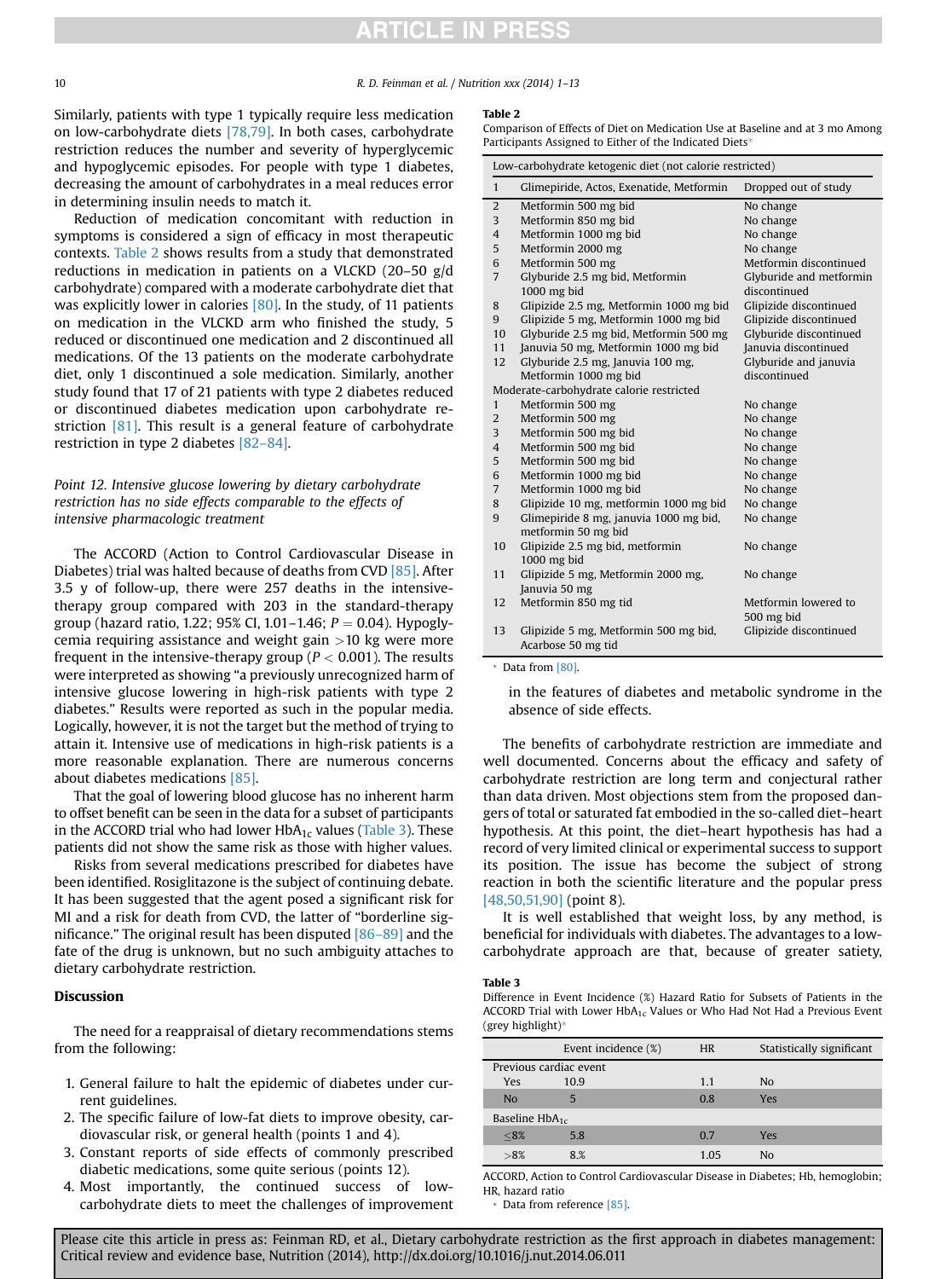explicit calorie reduction on the part of the patient may not be required. There may be de facto reduction in calories without the need for replacement. The extent to which there is replacement, either fat or protein may be beneficial (points 4 and 6) although, in practice, fat is recommended unless there is already lower protein. Concerns about high protein in carbohydrate restriction have been raised but, except for those people with existing kidney disease, none has ever been demonstrated [\[91\].](#page-12-0) Protein also tends to a stable self-limiting part of the diet. Perhaps most important, if carbohydrate is low, glycemic control and other physiologic parameters are improved even if weight loss is not accomplished (point 3).

Finally, it should be recognized that the use of lowcarbohydrate diets is not a recent experiment and may well approximate the diet used by much of humanity for tens of thousands of years before the rise of agriculture. Current knowledge dictates that carbohydrate restriction should be a default treatment for type 2 diabetes and a default adjunct therapy for type 1. Given the superior outcomes of carbohydraterestricted diets, patients should not be discouraged from adhering to them as is frequently observed. They should, in fact, be encouraged to follow this approach.

The 12 points of evidence represent the best investigated and least conjectural ideas on diabetes. It is unlikely that one dietary strategy, any more than one kind of pharmacologic treatment will be best for all individuals. Patients can refuse medication or opt out of surgery, but they cannot not be on a diet and lowcarbohydrate is the reasonable place to start. We recognize that there are many complications and issues that are still not understood, however, we have tried to isolate the factors that have the fewest contradictions.

This review emphasized the most obvious principles. An anonymous reviewer, however, raised two important if more conjectural points. We were asked "To specify role of starch versus mono- and disaccharides in carbohydrate-semi-restricted diet (optimal proportions)." and "In discussion to draw more attention to the possible disadvantages of low-carbohydrate diet in people with diabetes."

#### Role of starch versus mono- and disaccharides

Replacement of carbohydrate with fat or, in some cases, with protein, is beneficial in both types of diabetes leading to better glycemic control, weight loss, cardiovascular risk markers, and reduction in medication. This is what we know. That is what is established in well-controlled experiments in individuals with diabetes (points 1, 3, and 10). The evidence does not contain strong data on which carbohydrates should be removed (or even what the effect of different fats of protein might be). On first principle, glucose is of greatest importance in diabetes. The sudden interest in fructose and sucrose as unique types of carbohydrate has made the discussion quite controversial. Both the scientific  $[92,93]$  and popular literature  $[94]$  have been unrestrained in attributing harm to fructose. Generally, fructose is known to have unique effects compared with glucose, although most of these are seen on a high-carbohydrate diet [\[95\]](#page-12-0) and there may be little difference as carbohydrate is lowered. It is likely that on a low-carbohydrate diet, most fructose that is consumed will be converted to glucose. We have provided a perspective on the metabolism of fructose [\[96\]](#page-12-0) where we emphasize its integration into general carbohydrate metabolism. The fact that up to 60% of ingested fructose can be converted to glucose makes the analysis of which sugar does what very difficult.

The definitive experiment, testing whether removing fructose is preferable to removing glucose in the implementation of a low-carbohydrate diet has never been performed. This is presumably due to the poor acceptance of low-carbohydrate diets in general [\[4\].](#page-11-0) One study showed that glycemic response was lower after ingestion of a low-starch meal with 43% total carbohydrate and high levels of fruit compared with a high-starch, high-carbohydrate meal or a 40% carbohydrate "typical American meal" [\[97\].](#page-12-0) There was also, as expected, a lower 24-h integrated serum insulin response. The results demonstrate the value of specifically removing starch, although it was not determined whether removing sugar would be equally effective or better. As above, this group has also shown good results simply by reducing glucose (point 3).

Because of the limited insulin effect, it was once thought that fructose might be an acceptable source of carbohydrate, but this turned out to be questionable and may actually have a deleterious effects if administered intravenously alone. Analysis of the hepatic metabolism shows that the liver expects the two sugars to appear together  $[96]$ , fructose (e.g., increases glucokinase activity).

The reviewer's original question is framed in terms of "carbohydrate-semi-restricted diet (optimal proportions)." It is unlikely that there is a general answer. As a guide for the patient with diabetes, the prescription of many agencies to "eat to the meter" seems like a good one.

#### Possible disadvantages of low-carbohydrate diet in people with diabetes

To assess the disadvantages of carbohydrate restriction for individuals with diabetes, one has to ask what the standard is and where it came from. The idea that there is an effective diet of known macronutrient composition, one tested in long-term, or even short-term trials, that is beneficial in treating diabetes is implied by the question. To our knowledge, no such diet exists. The more dietary carbohydrate, the more medication will be required (point 11). The disadvantage to a low-carbohydrate diet, as in any intervention, will rest with individual choices. Lowcarbohydrate diets generally have better compliance (point 5) but individuals vary in tastes and assessment of risk–benefit perceptions.

The flipside of the benefit from reduced medication (point 11) presents a real potential disadvantage. Because of the effectiveness of carbohydrate restriction on glycemic control, there is a danger of hypoglycemia for those patients on glucose-lowering medication. It is recommended that medication be reduced in advance of initiating a low-carbohydrate diet. Personal communications suggest that there are a variety of strategies for reducing insulin or other drugs. Whether the patient (or the physician) knows this is potentially serious question. Instructions for the study in reference [\[80\],](#page-12-0) for example, provide the following guide:

"Metformin was continued for the duration of the study unless the participant or his/her doctor requested it be lowered, at which point the dose was cut in half or discontinued completely. Sulfonylurea doses were reduced in half if the entry HbA1c was <7.5% or discontinued if the participant was on a minimum dose. Sulfonylurea was discontinued if predinner glucose levels went below 110 mg/dL despite prior dose reduction; thiazolidinediones were continued for participants with starting with a HbA1 c above 7% and discontinued for those with starting HbA1 c below 7%."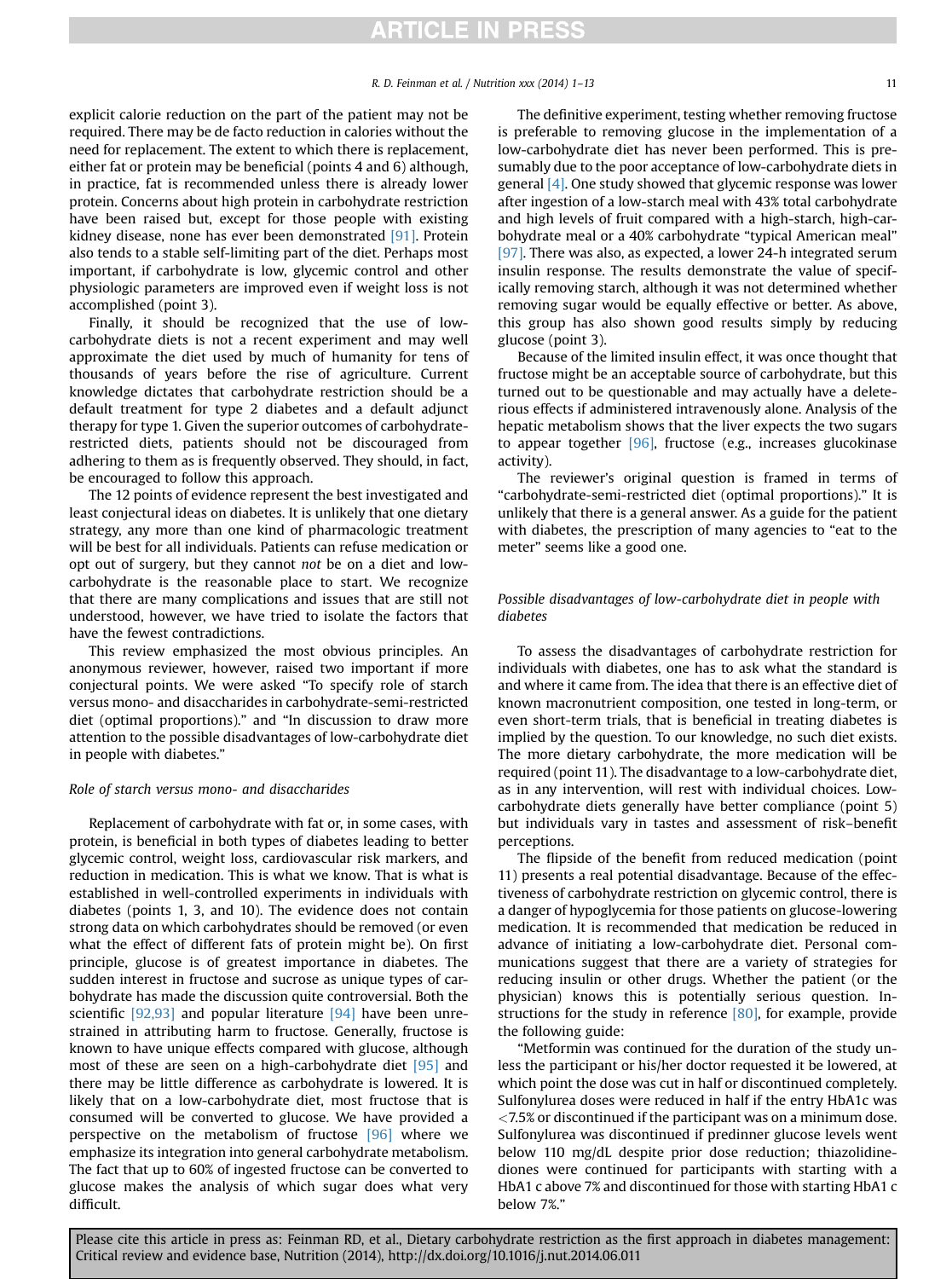<span id="page-11-0"></span>12 R. D. Feinman et al. / Nutrition xxx (2014) 1–13

#### Conclusion and recommendations

What evidence would be required to change the current recommendations for dietary treatment in diabetes? Evidencebased medicine tends to emphasize RCTs as a gold standard. Such absolute requirements, however, are unknown in any scientific discipline. As in a court of law, science admits whatever evidence is relevant [\[98\]](#page-12-0). Following the legal analogy, one has to ask: Who decides on the admissibility of the evidence? The parody by Smith and Pell [\[99\]](#page-12-0) has been described as both funny and profound in illustrating how there is not a single type of experiment that fits every scientific question. Given the current state of research funding and the palpable bias against lowcarbohydrate approaches  $[4]$ , it is unlikely that an RCT can be performed that will satisfy everybody. The seriousness of diabetes suggests that we have enough evidence of different types to reevaluate our current recommendations for treatment.

This review has described 12 points of evidence based on published clinical and experimental studies and the experience of the authors. The points are supported by established principles in biochemistry and physiology and emphasize that the benefits are immediate and documented while the concerns about risk are conjectural and long term.

We would recommend that government or private health agencies hold open hearings on these issues in which researchers in carbohydrate restriction can make their case. We think that traditional features of the analysis of evidence such as vigorous cross-examination should be part of the process. We suggest that open discussion with all sides contributing will be valuable. The seriousness of diabetes suggests that a bench decree will be inappropriate.

#### References

- [1] [Westman EC, Vernon MC. Has carbohydrate-restriction been forgotten as a](http://refhub.elsevier.com/S0899-9007(14)00332-3/sref1) [treatment for diabetes mellitus? A perspective on the ACCORD study](http://refhub.elsevier.com/S0899-9007(14)00332-3/sref1) [design. Nutr Metab \(Lond\) 2008;5:10.](http://refhub.elsevier.com/S0899-9007(14)00332-3/sref1)
- [2] [Westman EC, Yancy WS Jr, Humphreys M. Dietary treatment of diabetes](http://refhub.elsevier.com/S0899-9007(14)00332-3/sref2) [mellitus in the preinsulin era \(1914-1922\). Perspect Biol Med 2006;49:](http://refhub.elsevier.com/S0899-9007(14)00332-3/sref2) 77–[83.](http://refhub.elsevier.com/S0899-9007(14)00332-3/sref2)
- [3] [Accurso A, Bernstein RK, Dahlqvist A, Draznin B, Feinman RD, Fine EJ, et al.](http://refhub.elsevier.com/S0899-9007(14)00332-3/sref3) [Dietary carbohydrate restriction in type 2 diabetes mellitus and metabolic](http://refhub.elsevier.com/S0899-9007(14)00332-3/sref3) [syndrome: time for a critical appraisal. Nutr Metab \(Lond\) 2008;5:9.](http://refhub.elsevier.com/S0899-9007(14)00332-3/sref3)
- [4] [Feinman RD. Fad diets in the treatment of diabetes. Curr Diab Rep](http://refhub.elsevier.com/S0899-9007(14)00332-3/sref4) [2011;11:128](http://refhub.elsevier.com/S0899-9007(14)00332-3/sref4)–35.
- [5] [Volek JS, Fernandez ML, Feinman RD, Phinney SD. Dietary carbohydrate](http://refhub.elsevier.com/S0899-9007(14)00332-3/sref5) [restriction induces a unique metabolic state positively affecting athero](http://refhub.elsevier.com/S0899-9007(14)00332-3/sref5)[genic dyslipidemia, fatty acid partitioning, and metabolic syndrome. Prog](http://refhub.elsevier.com/S0899-9007(14)00332-3/sref5) [Lipid Res 2008;47:307](http://refhub.elsevier.com/S0899-9007(14)00332-3/sref5)–18.
- [6] [Westman EC, Yancy WS, Mavropoulos JC, Marquart M, McDuf](http://refhub.elsevier.com/S0899-9007(14)00332-3/sref6)fie JR. The [effect of a low-carbohydrate, ketogenic diet versus a low-glycemic index](http://refhub.elsevier.com/S0899-9007(14)00332-3/sref6) [diet on glycemic control in type 2-diabetes mellitus. Nutr Metab \(Lond\)](http://refhub.elsevier.com/S0899-9007(14)00332-3/sref6) [2008;5:36](http://refhub.elsevier.com/S0899-9007(14)00332-3/sref6).
- [7] [American Diabetes Association. Nutrition recommendations and in](http://refhub.elsevier.com/S0899-9007(14)00332-3/sref7)terventions for diabetes–[2013. Diabetes Care 2013;36\(Suppl 1\):S12](http://refhub.elsevier.com/S0899-9007(14)00332-3/sref7)–32.
- [8] [Rizza RA. Pathogenesis of fasting and postprandial hyperglycemia in type 2](http://refhub.elsevier.com/S0899-9007(14)00332-3/sref8) [diabetes: implications for therapy. Diabetes 2010;59:2697](http://refhub.elsevier.com/S0899-9007(14)00332-3/sref8)–707.
- [9] Gannon MC, Hoover H, Nuttall FQ, Further decrease in glycated hemoglobin [following ingestion of a LoBAG30 diet for 10 wk compared with 5 wk in](http://refhub.elsevier.com/S0899-9007(14)00332-3/sref9) [people with untreated type 2 diabetes. Nutr Metab \(Lond\) 2010;7:64](http://refhub.elsevier.com/S0899-9007(14)00332-3/sref9).
- [10] [Gannon MC, Nuttall FQ. Control of blood glucose in type 2 diabetes without](http://refhub.elsevier.com/S0899-9007(14)00332-3/sref10) weight loss by modifi[cation of diet composition. Nutr Metab \(Lond\)](http://refhub.elsevier.com/S0899-9007(14)00332-3/sref10) [2006;3:16.](http://refhub.elsevier.com/S0899-9007(14)00332-3/sref10)
- [11] [Nuttall FQ, Schweim K, Hoover H, Gannon MC. Effect of the LoBAG30 diet](http://refhub.elsevier.com/S0899-9007(14)00332-3/sref11) [on blood glucose control in people with type 2 diabetes. Br J Nutr](http://refhub.elsevier.com/S0899-9007(14)00332-3/sref11) [2008;99:511](http://refhub.elsevier.com/S0899-9007(14)00332-3/sref11)–9.
- [12] [Al-Khalifa A, Mathew TC, Al-Zaid NS, Mathew E, Dashti H. Low carbohy](http://refhub.elsevier.com/S0899-9007(14)00332-3/sref12)[drate ketogenic diet prevents the induction of diabetes using streptozo](http://refhub.elsevier.com/S0899-9007(14)00332-3/sref12)[tocin in rats. Exp Toxicol Pathol 2011;63:663](http://refhub.elsevier.com/S0899-9007(14)00332-3/sref12)–9.
- [13] [Dashti HM, Mathew TC, Khadada M, Al-Mousawi M, Talib H, Asfar SK, et al.](http://refhub.elsevier.com/S0899-9007(14)00332-3/sref13) Benefi[cial effects of ketogenic diet in obese diabetic subjects. Mol Cell](http://refhub.elsevier.com/S0899-9007(14)00332-3/sref13) [Biochem 2007;302:249](http://refhub.elsevier.com/S0899-9007(14)00332-3/sref13)–56.
- [14] [Hussain TA, Mathew TC, Dashti AA, Asfar S, Al-Zaid N, Dashti HM. Effect of](http://refhub.elsevier.com/S0899-9007(14)00332-3/sref14) [low-calorie versus low-carbohydrate ketogenic diet in type 2 diabetes.](http://refhub.elsevier.com/S0899-9007(14)00332-3/sref14) [Nutrition 2012;28:1016](http://refhub.elsevier.com/S0899-9007(14)00332-3/sref14)–21.
- [15] [Sonksen P, Sonksen J. Insulin: understanding its action in health and dis](http://refhub.elsevier.com/S0899-9007(14)00332-3/sref15)[ease. Br J Anaesth 2000;85:69](http://refhub.elsevier.com/S0899-9007(14)00332-3/sref15)–79.
- [16] [Centers for Disease Control and Prevention. Trends in intake of energy and](http://refhub.elsevier.com/S0899-9007(14)00332-3/sref16) macronutrients-[United States: 1971 to 2000. JAMA 2004;291:1193](http://refhub.elsevier.com/S0899-9007(14)00332-3/sref16)-4.
- [17] [Gross LS, Li L, Ford ES, Liu S. Increased consumption of re](http://refhub.elsevier.com/S0899-9007(14)00332-3/sref17)fined carbohy[drates and the epidemic of type 2 diabetes in the United States: an ecologic](http://refhub.elsevier.com/S0899-9007(14)00332-3/sref17) [assessment. Am J Clin Nutr 2004;79:774](http://refhub.elsevier.com/S0899-9007(14)00332-3/sref17)–9.
- [18] [Carden TJ, Carr TP. Food availability of glucose and fat, but not fructose,](http://refhub.elsevier.com/S0899-9007(14)00332-3/sref18) [increased in the US between 1970 and 2009: analysis of the USDA food](http://refhub.elsevier.com/S0899-9007(14)00332-3/sref18) [availability data system. Nutr J 2013;12:130](http://refhub.elsevier.com/S0899-9007(14)00332-3/sref18).
- [19] [Centers for Disease Control and Prevention. Trends in intake of energy and](http://refhub.elsevier.com/S0899-9007(14)00332-3/sref19) macronutrients-[United States, 1971 to 2000. MMWR Morb Mortal Wkly](http://refhub.elsevier.com/S0899-9007(14)00332-3/sref19) [Rep 2004;53:80](http://refhub.elsevier.com/S0899-9007(14)00332-3/sref19)–2.
- [20] [Al-Khalifa A, Mathew TC, Al-Zaid NS, Mathew E, Dashti HM. Therapeutic role](http://refhub.elsevier.com/S0899-9007(14)00332-3/sref20) [of low-carbohydrate ketogenic diet in diabetes. Nutrition 2009;25:1177](http://refhub.elsevier.com/S0899-9007(14)00332-3/sref20)–85.
- [21] [McFarlane SI, Jacober SJ, Winer N, Kaur J, Castro JP, Wui MA, et al. Control of](http://refhub.elsevier.com/S0899-9007(14)00332-3/sref21) [cardiovascular risk factors in patients with diabetes and hypertension at](http://refhub.elsevier.com/S0899-9007(14)00332-3/sref21) [urban academic medical centers. Diabetes Care 2002;25:718](http://refhub.elsevier.com/S0899-9007(14)00332-3/sref21)–23.
- [22] [Stratton IM, Kohner EM, Aldington SJ, Turner RC, Holman RR,](http://refhub.elsevier.com/S0899-9007(14)00332-3/sref22) [Manley SE, et al. UKPDS 50: risk factors for incidence and progression](http://refhub.elsevier.com/S0899-9007(14)00332-3/sref22) [of retinopathy in type II diabetes over 6 y from diagnosis. Diabetologia](http://refhub.elsevier.com/S0899-9007(14)00332-3/sref22) [2001;44:156](http://refhub.elsevier.com/S0899-9007(14)00332-3/sref22)–63.
- [23] [Dyson PA, Beatty S, Matthews DR. A low-carbohydrate diet is more effec](http://refhub.elsevier.com/S0899-9007(14)00332-3/sref23)[tive in reducing body weight than healthy eating in both diabetic and non](http://refhub.elsevier.com/S0899-9007(14)00332-3/sref23)[diabetic subjects. Diabet Med 2007;24:1430](http://refhub.elsevier.com/S0899-9007(14)00332-3/sref23)–5.
- [24] [Howard BV, Manson JE, Stefanick ML, Beresford SA, Frank G, Jones B, et al.](http://refhub.elsevier.com/S0899-9007(14)00332-3/sref24) [Low-fat dietary pattern and weight change over 7 y: the Women](http://refhub.elsevier.com/S0899-9007(14)00332-3/sref24)'s Health Initiative dietary modifi[cation trial. JAMA 2006;295:39](http://refhub.elsevier.com/S0899-9007(14)00332-3/sref24)–49.
- [25] [Dansinger ML, Schaefer EJ. Low-fat diets and weight change. JAMA](http://refhub.elsevier.com/S0899-9007(14)00332-3/sref25) [2006;295:94](http://refhub.elsevier.com/S0899-9007(14)00332-3/sref25)–5.
- [26] [Howard BV, Van Horn L, Hsia J, Manson JE, Stefanick ML, Wassertheil-](http://refhub.elsevier.com/S0899-9007(14)00332-3/sref26)[Smoller S, et al. Low-fat dietary pattern and risk of cardiovascular disease:](http://refhub.elsevier.com/S0899-9007(14)00332-3/sref26) the Women'[s Health Initiative randomized controlled dietary modi](http://refhub.elsevier.com/S0899-9007(14)00332-3/sref26)fication [trial. JAMA 2006;295:655](http://refhub.elsevier.com/S0899-9007(14)00332-3/sref26)–66.
- [27] [Tinker LF, Bonds DE, Margolis KL, Manson JE, Howard BV, Larson J, et al.](http://refhub.elsevier.com/S0899-9007(14)00332-3/sref27) [Low-fat dietary pattern and risk of treated diabetes mellitus in post](http://refhub.elsevier.com/S0899-9007(14)00332-3/sref27)menopausal women: the Women'[s Health Initiative randomized controlled](http://refhub.elsevier.com/S0899-9007(14)00332-3/sref27) dietary modifi[cation trial. Arch Intern Med 2008;168:1500](http://refhub.elsevier.com/S0899-9007(14)00332-3/sref27)–11.
- [28] Atkins RC. Dr. Atkins' [new diet revolution. New York: Avon Books; 2002](http://refhub.elsevier.com/S0899-9007(14)00332-3/sref28).
- [29] [Westman EC, Phinney SD, Volek J. The new Atkins for a new you: the ul](http://refhub.elsevier.com/S0899-9007(14)00332-3/sref29)[timate diet for shedding weight and feeling great forever. New York: Simon](http://refhub.elsevier.com/S0899-9007(14)00332-3/sref29) [& Schuster; 2010](http://refhub.elsevier.com/S0899-9007(14)00332-3/sref29).
- [30] [Eades MR, Eades MD. Protein power. New York: Bantam Books; 1996.](http://refhub.elsevier.com/S0899-9007(14)00332-3/sref30)
- [31] [Foster GD, Wyatt HR, Hill JO, Makris AP, Rosenbaum DL, Brill C, et al.](http://refhub.elsevier.com/S0899-9007(14)00332-3/sref31) [Weight and metabolic outcomes after 2 y on a low-carbohydrate versus](http://refhub.elsevier.com/S0899-9007(14)00332-3/sref31) [low-fat diet: a randomized trial. Ann Intern Med 2010;153:147](http://refhub.elsevier.com/S0899-9007(14)00332-3/sref31)–57.
- [32] [Foster GD, Wyatt HR, Hill JO, McGuckin BG, Brill C, Mohammed BS, et al. A](http://refhub.elsevier.com/S0899-9007(14)00332-3/sref32) [randomized trial of a low-carbohydrate diet for obesity. N Engl J Med](http://refhub.elsevier.com/S0899-9007(14)00332-3/sref32) [2003;348:2082](http://refhub.elsevier.com/S0899-9007(14)00332-3/sref32)–90.
- [33] Gunnars, K. Low-Carb Diets Healthy, but Hard to Stick to? In: Authority Nutrition. 2013. Available at [http://AuthorityNutrition.com.](http://AuthorityNutrition.com) Accessed September 6, 2014.
- [34] [Belza A, Ritz C, Sorensen MQ, Holst JJ, Rehfeld JF, Astrup A. Contribution of](http://refhub.elsevier.com/S0899-9007(14)00332-3/sref33) [gastroenteropancreatic appetite hormones to protein-induced satiety. Am J](http://refhub.elsevier.com/S0899-9007(14)00332-3/sref33) [Clin Nutr 2013;97:980](http://refhub.elsevier.com/S0899-9007(14)00332-3/sref33)–9.
- [35] [Feinman RD, Vernon MC, Westman EC. Low carbohydrate diets in family](http://refhub.elsevier.com/S0899-9007(14)00332-3/sref34) [practice: what can we learn from an internet-based support group. Nutr J](http://refhub.elsevier.com/S0899-9007(14)00332-3/sref34) [2006;5:26](http://refhub.elsevier.com/S0899-9007(14)00332-3/sref34).
- [36] [Santos FL, Esteves SS, da Costa Pereira A, Yancy WS Jr, Nunes JP. Systematic](http://refhub.elsevier.com/S0899-9007(14)00332-3/sref35) [review and meta-analysis of clinical trials of the effects of low carbohy](http://refhub.elsevier.com/S0899-9007(14)00332-3/sref35)[drate diets on cardiovascular risk factors. Obes Rev 2012;13:1048](http://refhub.elsevier.com/S0899-9007(14)00332-3/sref35)–66.
- [37] [Krieger JW, Sitren HS, Daniels MJ, Langkamp-Henken B. Effects of variation](http://refhub.elsevier.com/S0899-9007(14)00332-3/sref36) [in protein and carbohydrate intake on body mass and composition during](http://refhub.elsevier.com/S0899-9007(14)00332-3/sref36) [energy restriction: a meta-regression 1. Am J Clin Nutr 2006;83:260](http://refhub.elsevier.com/S0899-9007(14)00332-3/sref36)–74.
- [38] Feinman RD, Fine EJ. "A calorie is a calorie" [violates the second law of](http://refhub.elsevier.com/S0899-9007(14)00332-3/sref37) [thermodynamics. Nutr J 2004;3:9.](http://refhub.elsevier.com/S0899-9007(14)00332-3/sref37)
- [39] [Feinman RD, Fine EJ. Nonequilibrium thermodynamics and energy ef](http://refhub.elsevier.com/S0899-9007(14)00332-3/sref38)fi[ciency in weight loss diets. Theor Biol Med Model 2007;4:27.](http://refhub.elsevier.com/S0899-9007(14)00332-3/sref38)
- [40] Keys A. Coronary heart disease in seven countries. 1970;41 Suppl:1-211.
- [41] [Keys A. Atherosclerosis: a problem in newer public health. J Mt Sinai Hosp](http://refhub.elsevier.com/S0899-9007(14)00332-3/sref39) [N Y 1953;20:118](http://refhub.elsevier.com/S0899-9007(14)00332-3/sref39)–39.
- [42] [Anderson KM, Castelli WP, Levy D. Cholesterol and mortality. 30 y of](http://refhub.elsevier.com/S0899-9007(14)00332-3/sref40) [follow-up from the Framingham study. JAMA 1987;257:2176](http://refhub.elsevier.com/S0899-9007(14)00332-3/sref40)–80.
- [43] [Siri-Tarino PW, Sun Q, Hu FB, Krauss RM. Meta-analysis of prospective](http://refhub.elsevier.com/S0899-9007(14)00332-3/sref41) [cohort studies evaluating the association of saturated fat with cardiovas](http://refhub.elsevier.com/S0899-9007(14)00332-3/sref41)[cular disease. Am J Clin Nutr 2010;91:535](http://refhub.elsevier.com/S0899-9007(14)00332-3/sref41)–46.
- [44] [Siri-Tarino PW, Sun Q, Hu FB, Krauss RM. Saturated fat, carbohydrate, and](http://refhub.elsevier.com/S0899-9007(14)00332-3/sref42) [cardiovascular disease. Am J Clin Nutr 2010;91:502](http://refhub.elsevier.com/S0899-9007(14)00332-3/sref42)–9.
- [45] [Weinberg SL. The diet-heart hypothesis: a critique. J Am Coll Cardiol](http://refhub.elsevier.com/S0899-9007(14)00332-3/sref43) [2004;43:731](http://refhub.elsevier.com/S0899-9007(14)00332-3/sref43)–3.